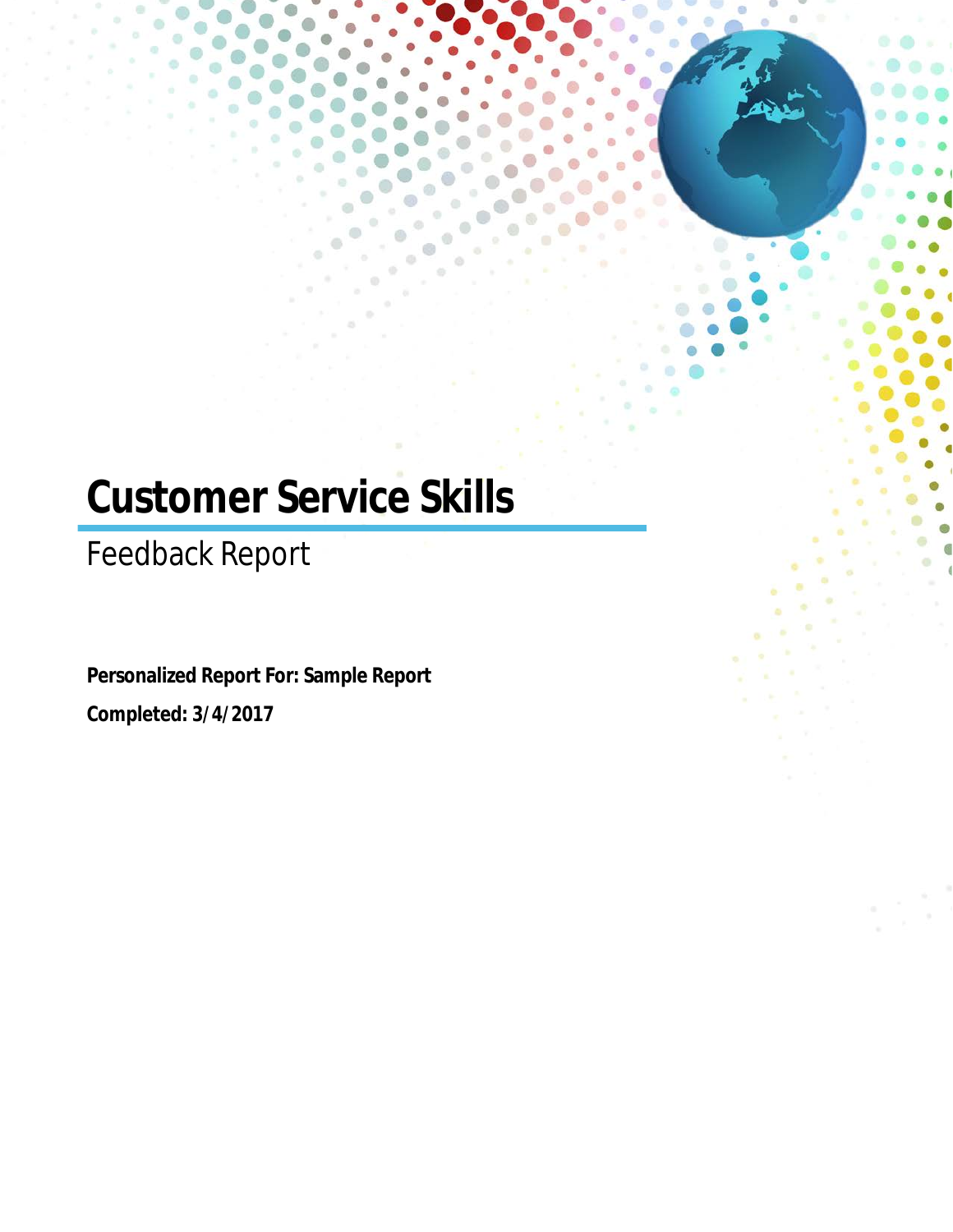## **Introduction**

This Customer Service Skills Feedback Report consists of four components, which are described below.

#### **1. Overall Summary**

The summary results chart provides a quick visual representation of your scores in the seven competencies that make up the Customer Service Skills profile. The areas to concentrate on are those scores above 3.5 (strong) and below 2.75 (need further development). Please note that these competency scores are averages; individual question scores can be viewed by clicking on the individual competency link.

#### **2. Category Descriptions**

There are three sections for each of the seven competencies. The first of these three sections explains the competency, lists average scores, and then provides high and low score interpretation notes. The second section provides a graphical representation of individual question scores. The third section provides broadly-based improvement actions for those individuals wanting to develop their competencies.

#### **3. 10/10 Report**

The "10/10" Report page provides the raw scores for the 10 highest scoring questions and the 10 lowest scoring questions out of the 84. It also identifies which competency each question is from.

#### **4. Development Plan**

The development plan lists questions with the five lowest scores from the assessment and puts them into a one-page template. Individuals can use this template to record the specific actions they plan to take over the next twelve months based on the general guidance offered in their feedback report.

#### **Note on 360 Degree Feedback**

If you received feedback from your supervisor, direct reports or peers using this assessment, please note the following: Ratings responses from all persons who completed the assessment are averaged to produce the results in the 10/10 Report and the Development Plan.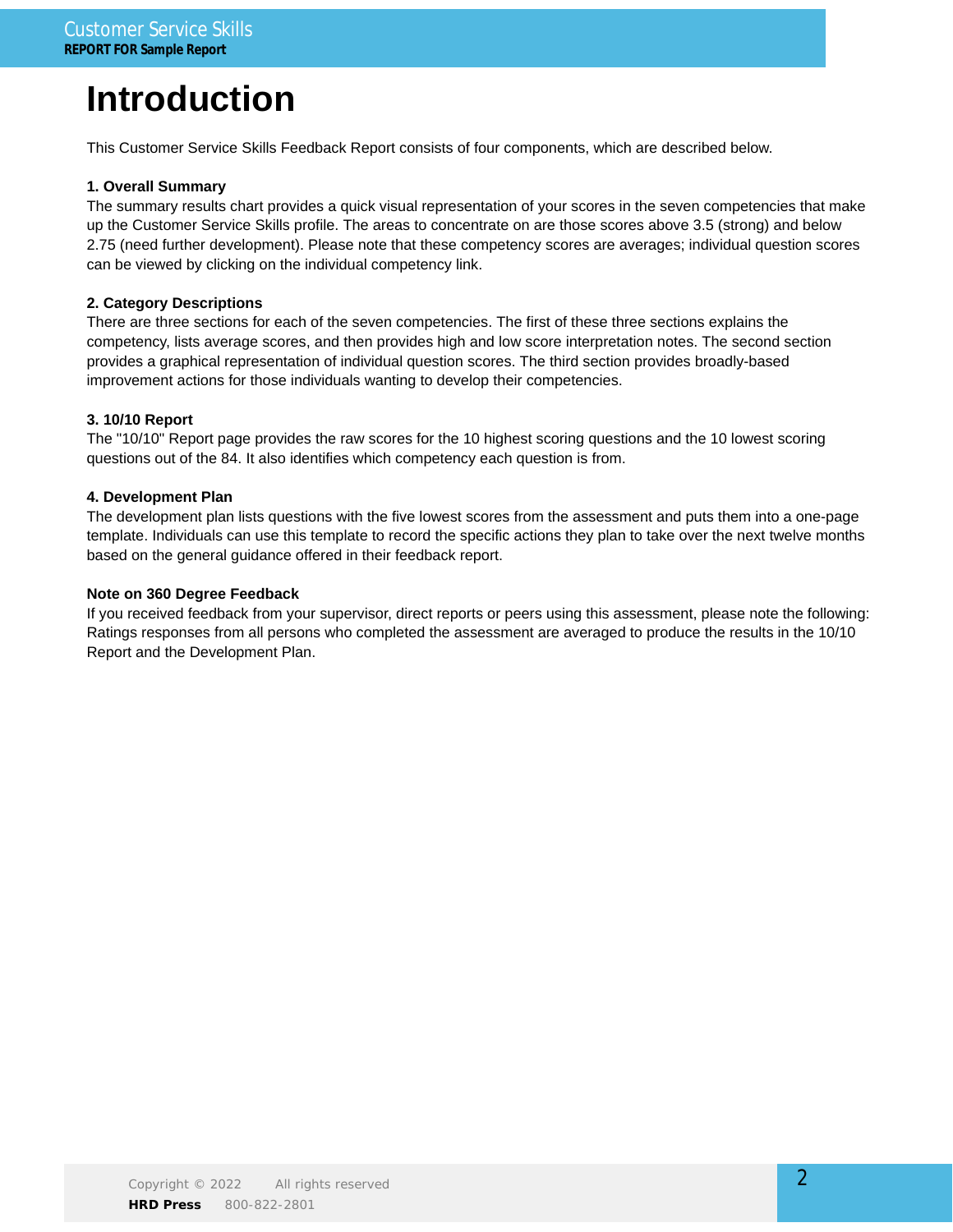## **Introduction**

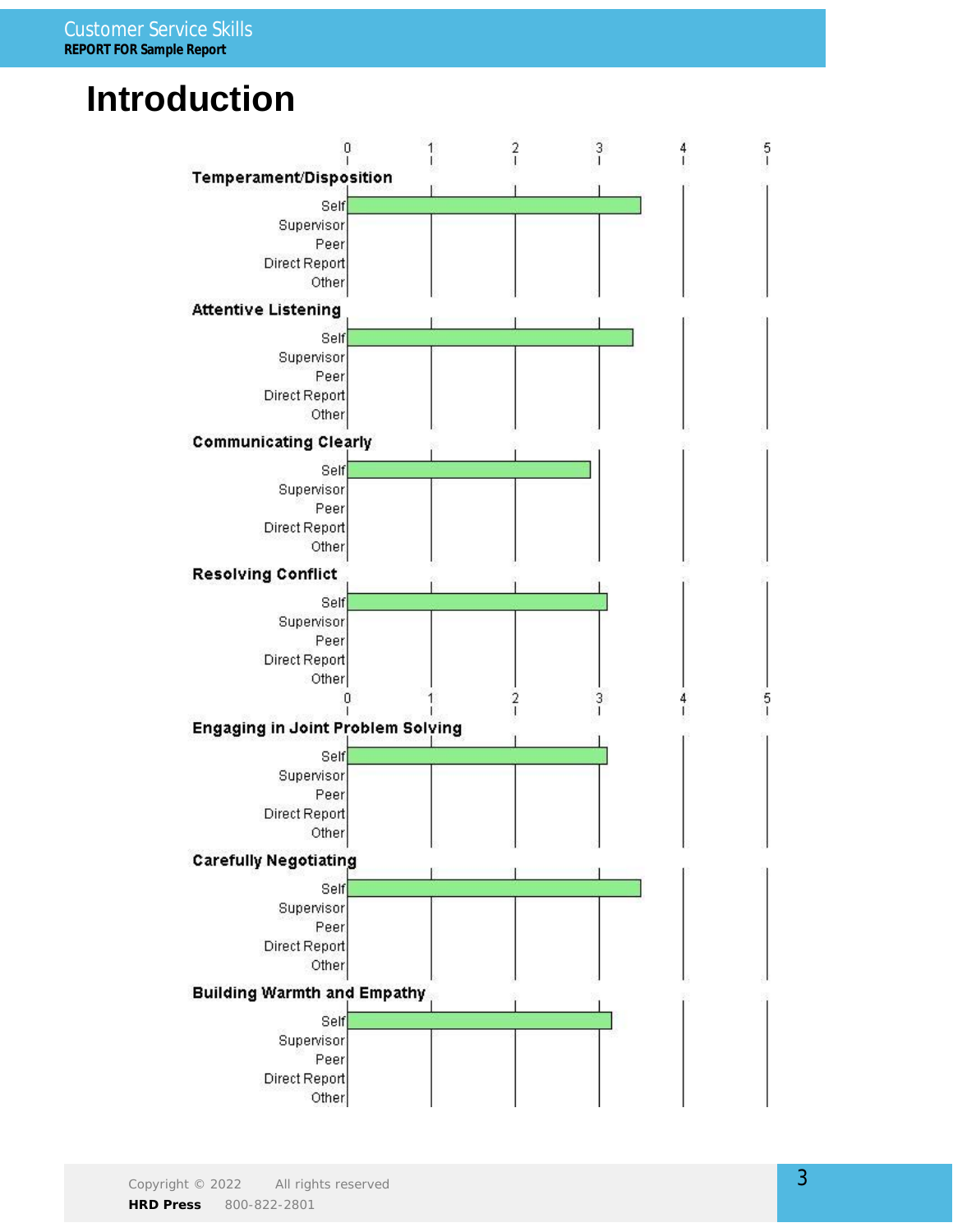## **Temperament/Disposition**

**This section on Temperament/Disposition refers to an individual's internal desire to derive value and enjoyment from his or her relationships with other people. This competency area is all about developing an open, give-and-take attitude toward people in general and customers in particular.**



#### **Interpretation**

#### **LOW (less than 2.75)**

Response ratings predominantly in the ones and twos ("occasionally" and "almost never") suggest that this individual is basically a loner, doing many things alone, rather than with and through other people. Such individuals are also likely to be selective about who they talk to, and tend to only communicate if there is a specific reason to initiate contact.

Low scorers are likely to lack general confidence about meeting or dealing with new people, and tend to keep to themselves. Such individuals are likely to consider most relationships to be transactional or only for the purpose of making an exchange of some kind on a like-for-like basis, rather than for mutual support and help.

#### **HIGH (greater than 3.5)**

Response ratings predominantly in the fours and fives ("almost always" and "very frequently") suggest that this individual is easygoing and flexible and likes to work with and through people on a regular basis. He or she is likely to freely offer support and help and is open to sharing personal concerns and challenges, particularly when in need of advice and support.

A high scorer is likely to go out of his or her way to develop relationships with a wide range of people, offering support to them as well as appreciating the opportunity relationships provide for personal growth and learning. Many of their relationships will be deep and long-lasting friendships based on a spirit of giving and sharing.

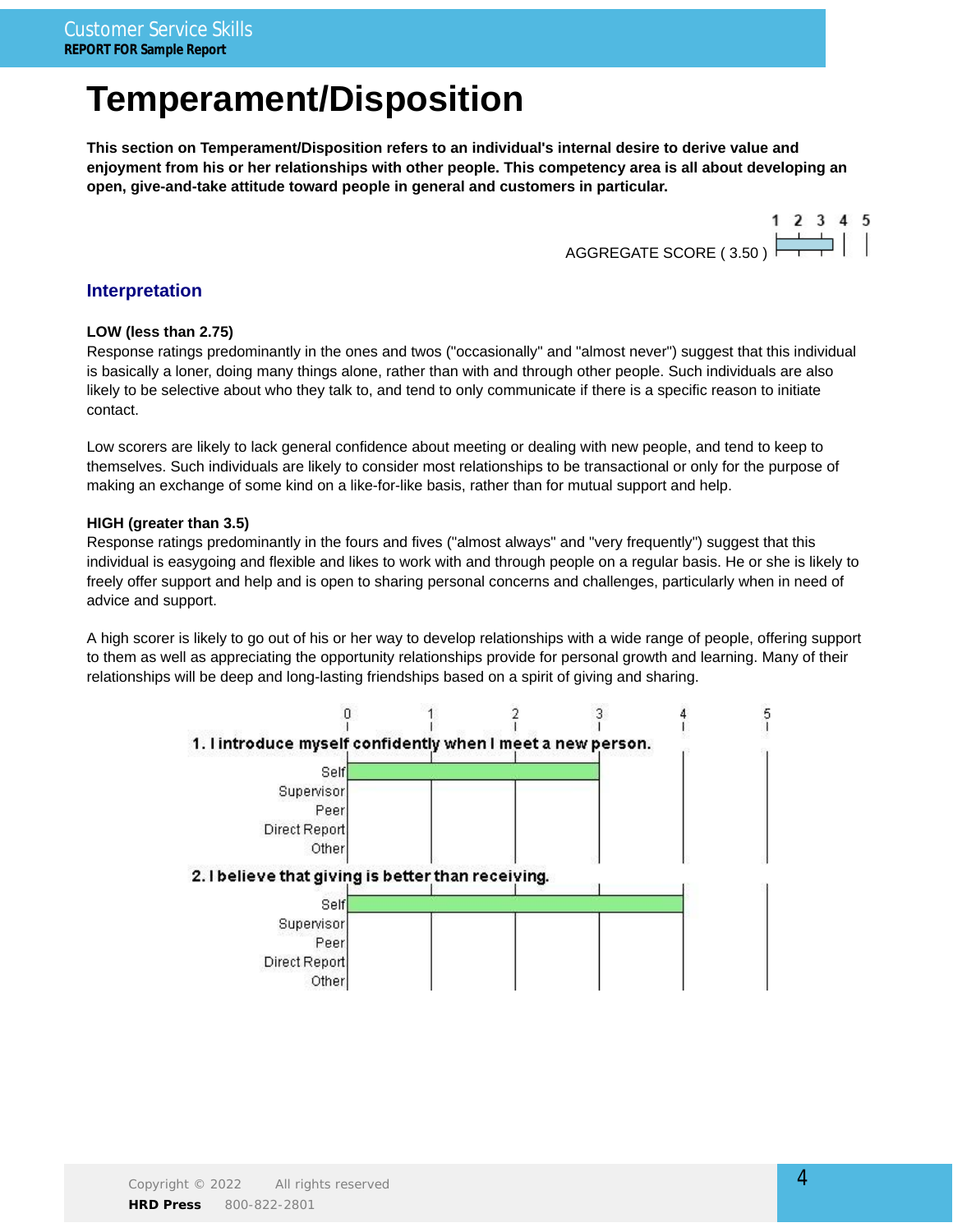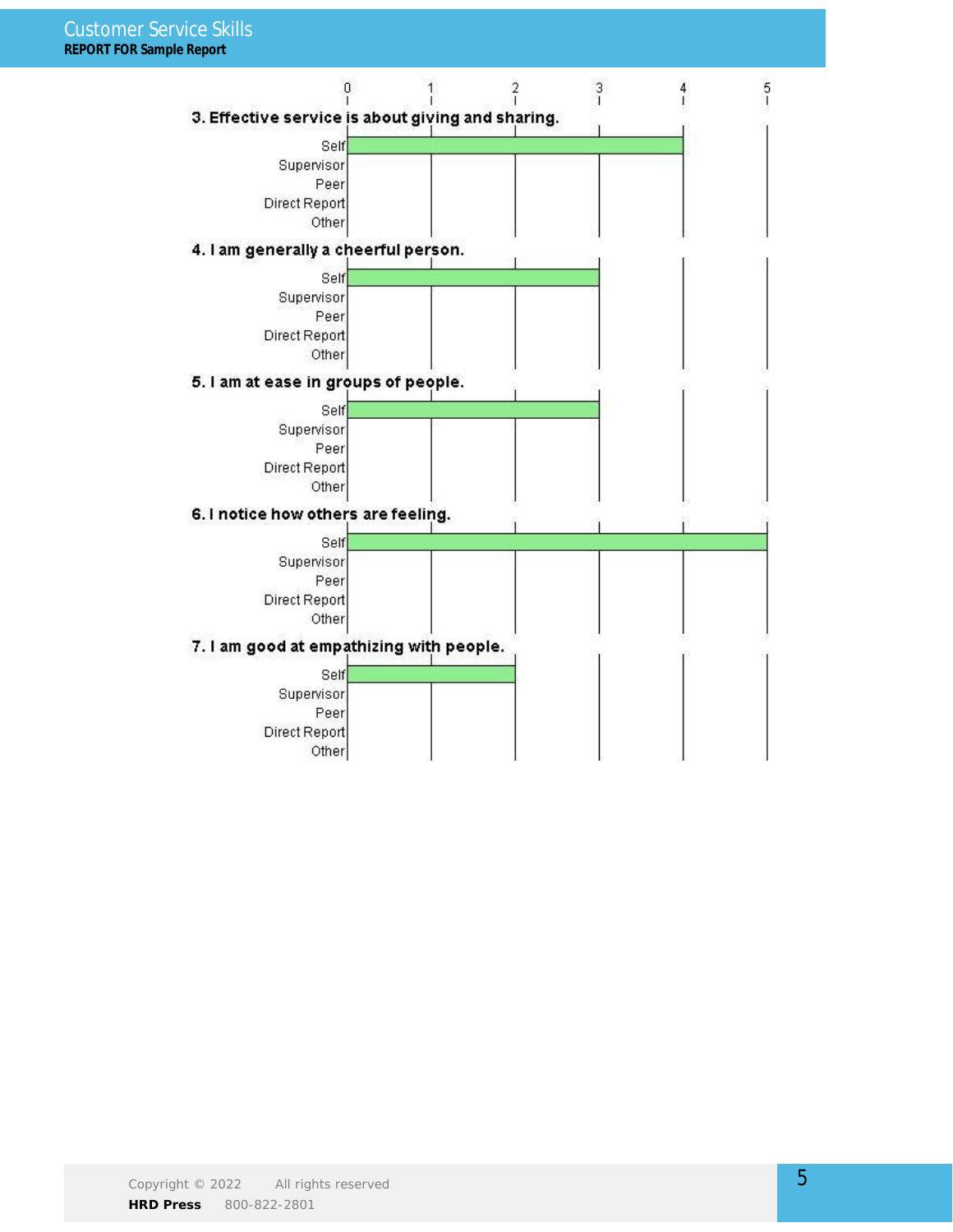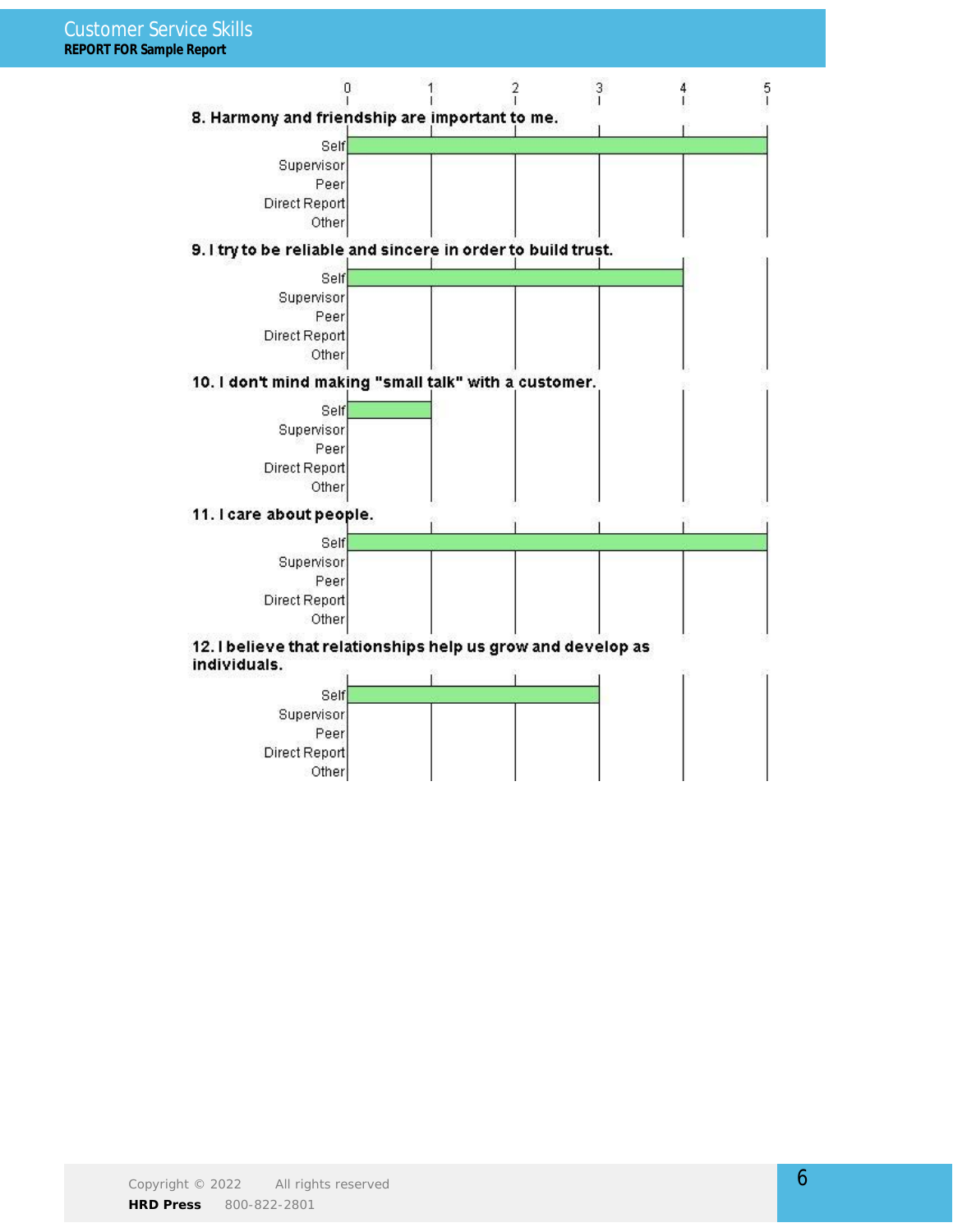**This section on Temperament/Disposition refers to an individual's internal desire to derive value and enjoyment from his or her relationships with other people. This competency area is all about developing an open, give-and-take attitude toward people in general and customers in particular.**

### **Recommendations for Overall Improvement**

Low scorers need to find ways to feel more comfortable simply talking to people and need to be more accepting of personal feedback, support, and help. It is not easy to change quickly, but low scorers will find it helpful to try to see things from the other person's point of view, and should do things that will increase their empathy for others.

## **Ways to Strengthen or Improve Temperament/Disposition**

- Develop the ability to look at problems and situations from the other person's perspective (rather than your own).
- Brainstorm and write down as many ways as you can think of to be more helpful or supportive when you are talking with people who ask for your advice and assistance.
- Practice comfortably engaging in small talk when you meet with people casually or informally.
- Develop an "abundance" mentality in which you offer your help without being asked.
- Make a commitment to network widely in order to meet and assist other people; this will help you develop your overall service skills.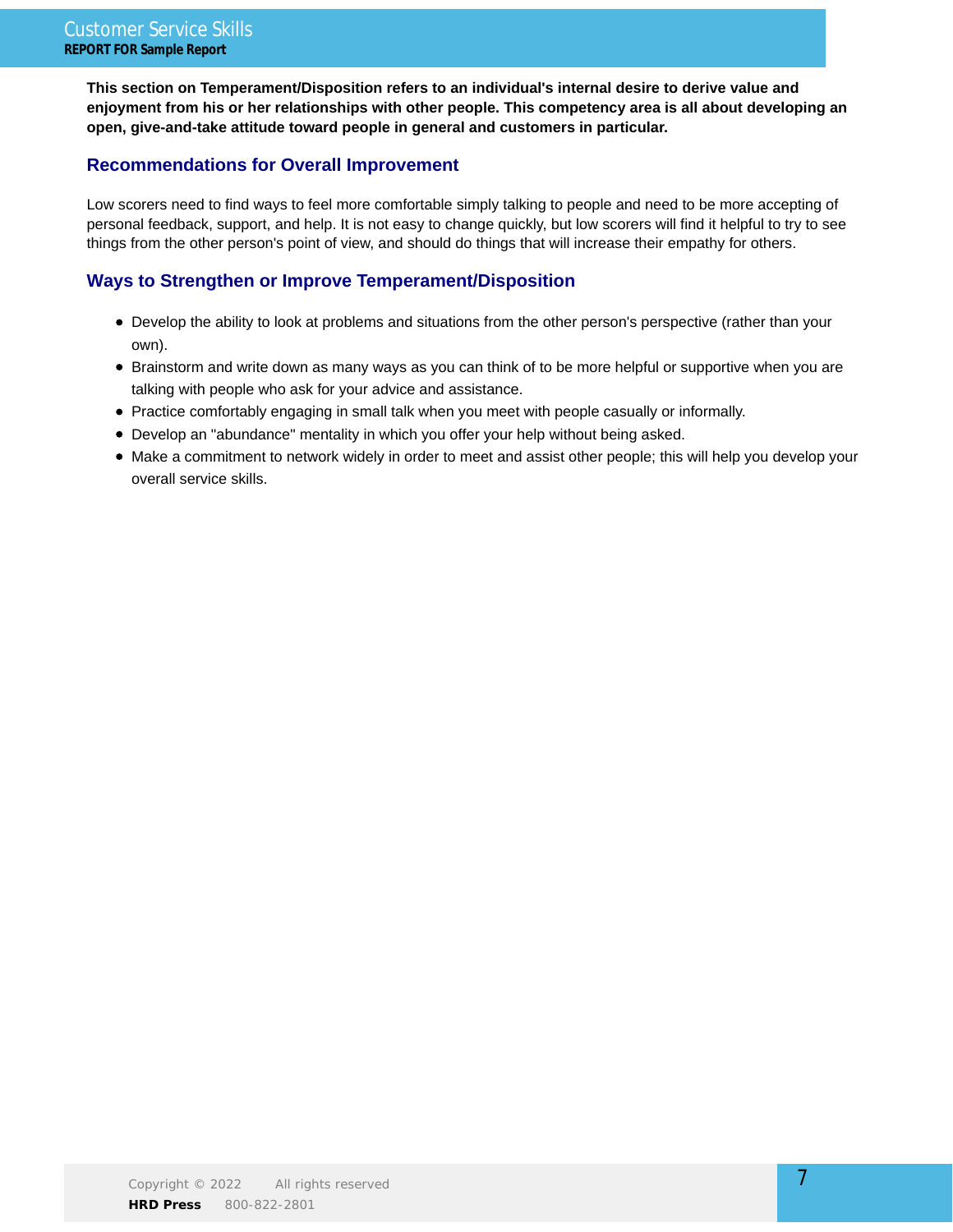## **Attentive Listening**

**This section on Attentive Listening refers to an individual's ability to hear and understand other people, and to quickly discover their full communication or message. This competency area is all about listening attentively in order to gain understanding and help the communicator successfully convey what they think and feel.**



#### **Interpretation**

#### **LOW (less than 2.75)**

Response ratings predominantly in the ones and twos ("occasionally" and "almost never") suggest that this individual is unlikely to give their full attention to customers offering feedback, making requests, or expressing concerns. Such individuals choose to focus more on what they want to say than on understanding the customer. They generally create an inappropriate listening climate; interrupt people before they finish speaking; and let their mind wander off track.

A low scorer is someone customers tend to avoid contact with because they do not believe their feedback will be fully valued or used to resolve the problem. Low scorers often give the impression that they are impatient and distracted, and therefore have only limited time to offer good service or support.

#### **HIGH (greater than 3.5)**

Response ratings predominantly in the fours and fives ("almost always" and "very frequently") suggest that this individual recognizes the value of giving focused, concentrated attention to what customers are communicating. He or she tends to look for the best possible climate for people to talk, lets them speak without interruption, and then carefully assesses what is being said.

A high scorer is likely to quickly demonstrate that he or she values what people have to say, and shows patience and a suitable temperament when responding to feedback, requests, or concerns. By trying to create a quiet, warm, and easy atmosphere for conversation, high scorers develop a reputation for being highly receptive and for providing welcoming service.

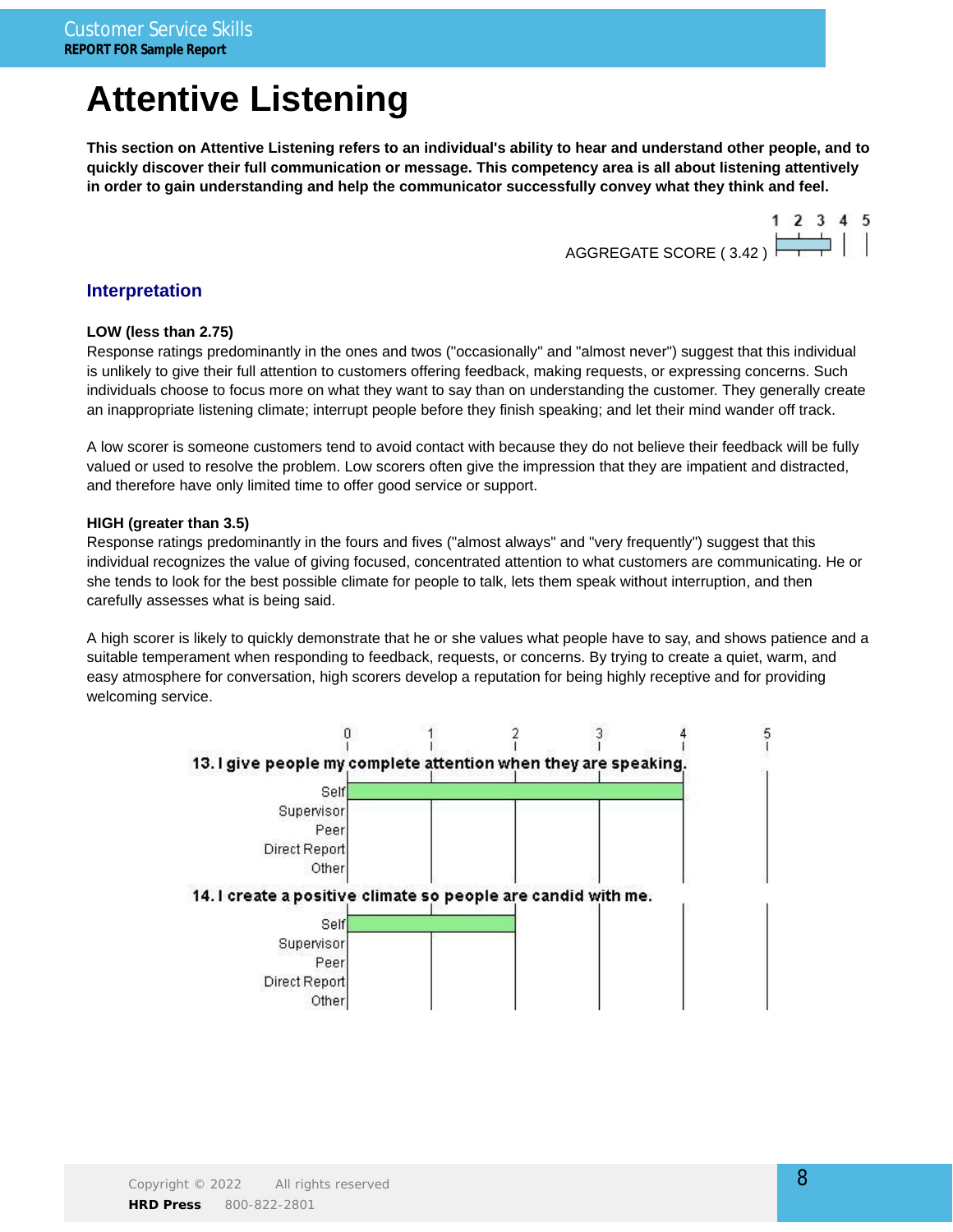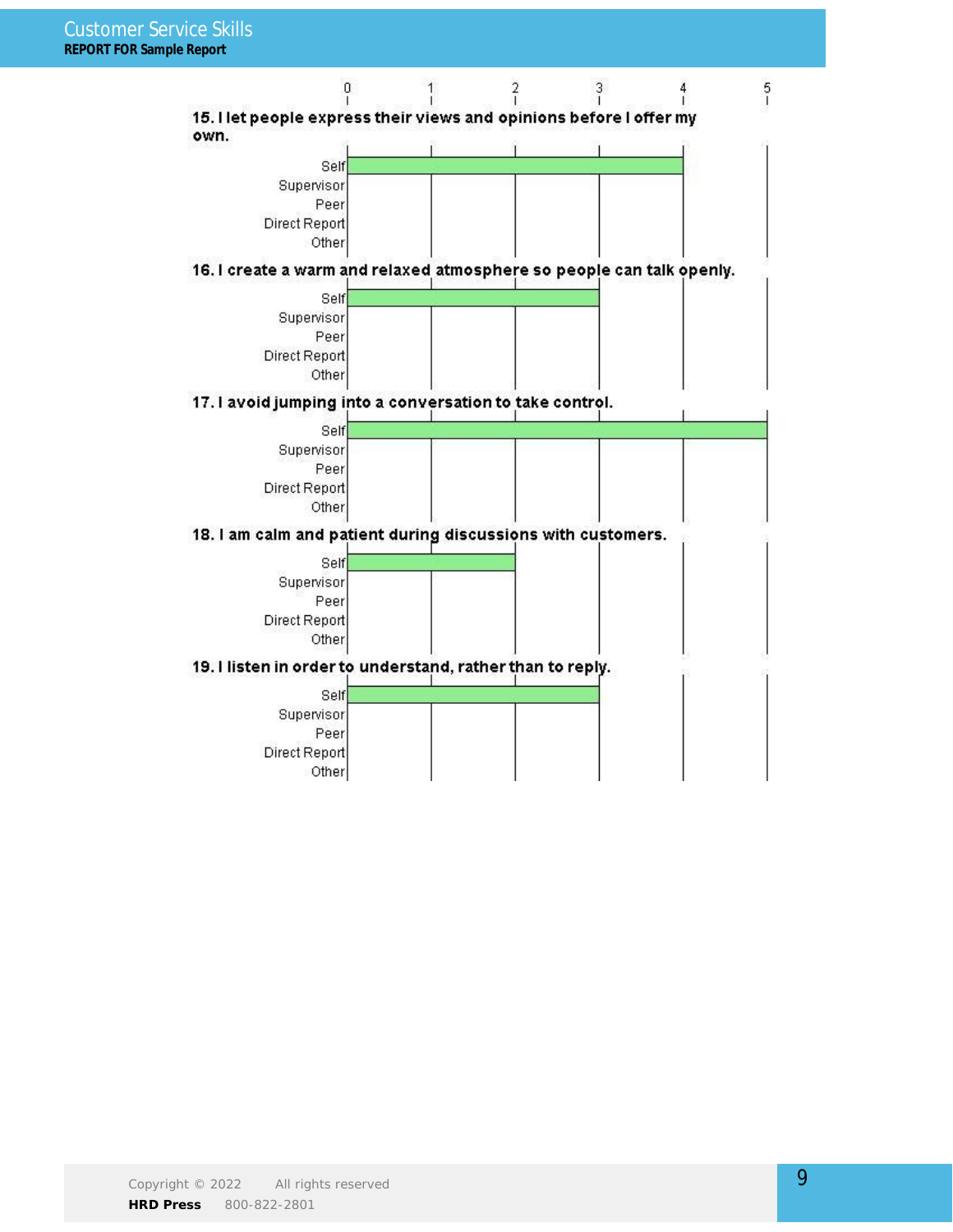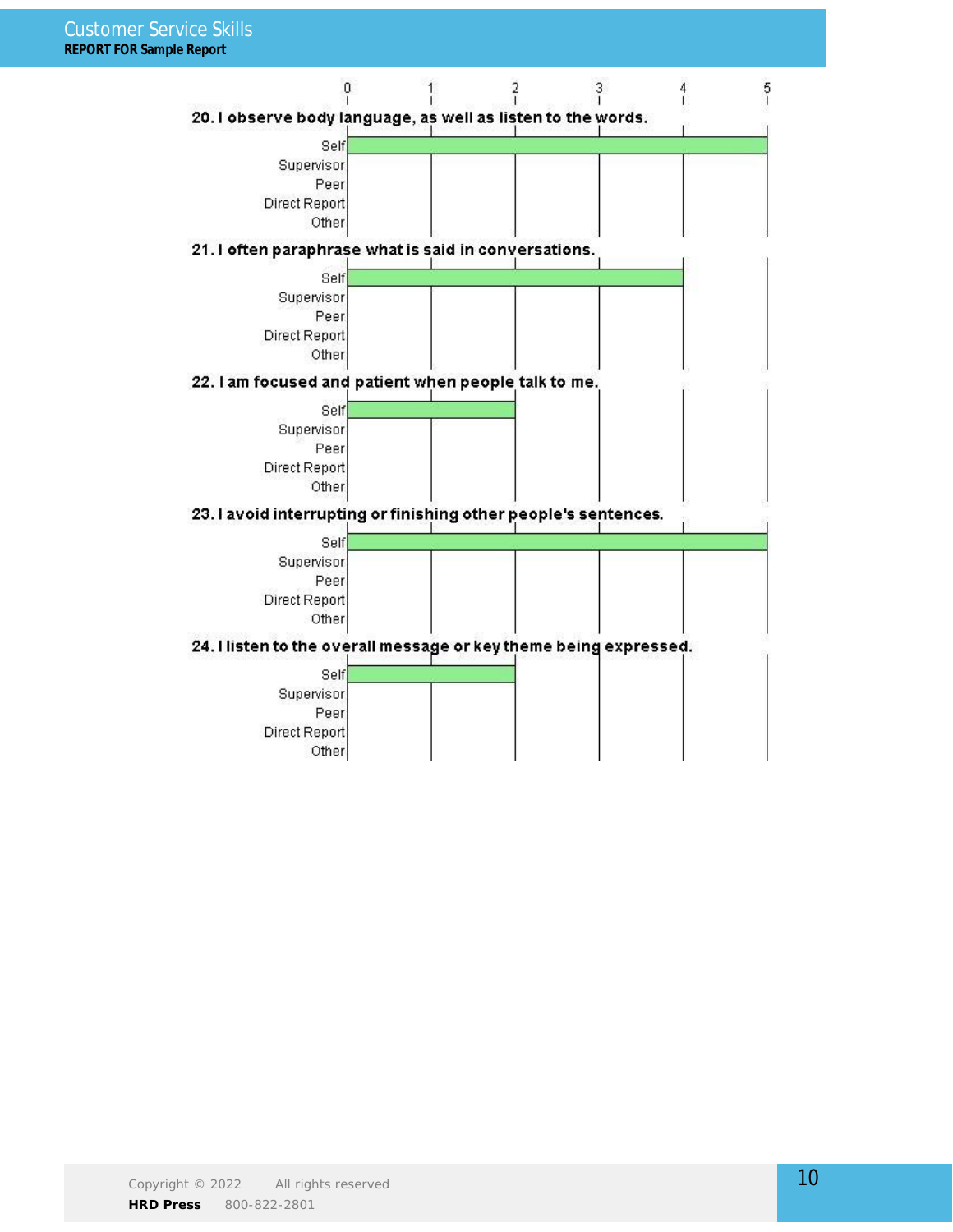**This section on Attentive Listening refers to an individual's ability to hear and understand other people, and to quickly discover their full communication or message. This competency area is all about listening attentively in order to gain understanding and help the communicator successfully convey what they think and feel.**

### **Recommendations for Overall Improvement**

Low scorers need to become more-attentive listeners by giving much more of their time and attention to others when they are speaking with them (in all but the shortest conversations). They can start to do this by maintaining good eye contact, not interrupting, paraphrasing and summarizing what they hear, and making the effort to understand all of what the speaker is trying to convey.

## **Ways to Strengthen or Improve Attentive Listening**

- Find the right kind of climate to listen properly without becoming distracted.
- Always try to give people your time and complete attention.
- Focus on each customer's particular needs, and listen for as long as possible with minimal interruption.
- Play back what you hear from time to time (i.e., by paraphrasing) to demonstrate that you have not let your mind wander.
- Learn how to read body language to enhance your listening skills.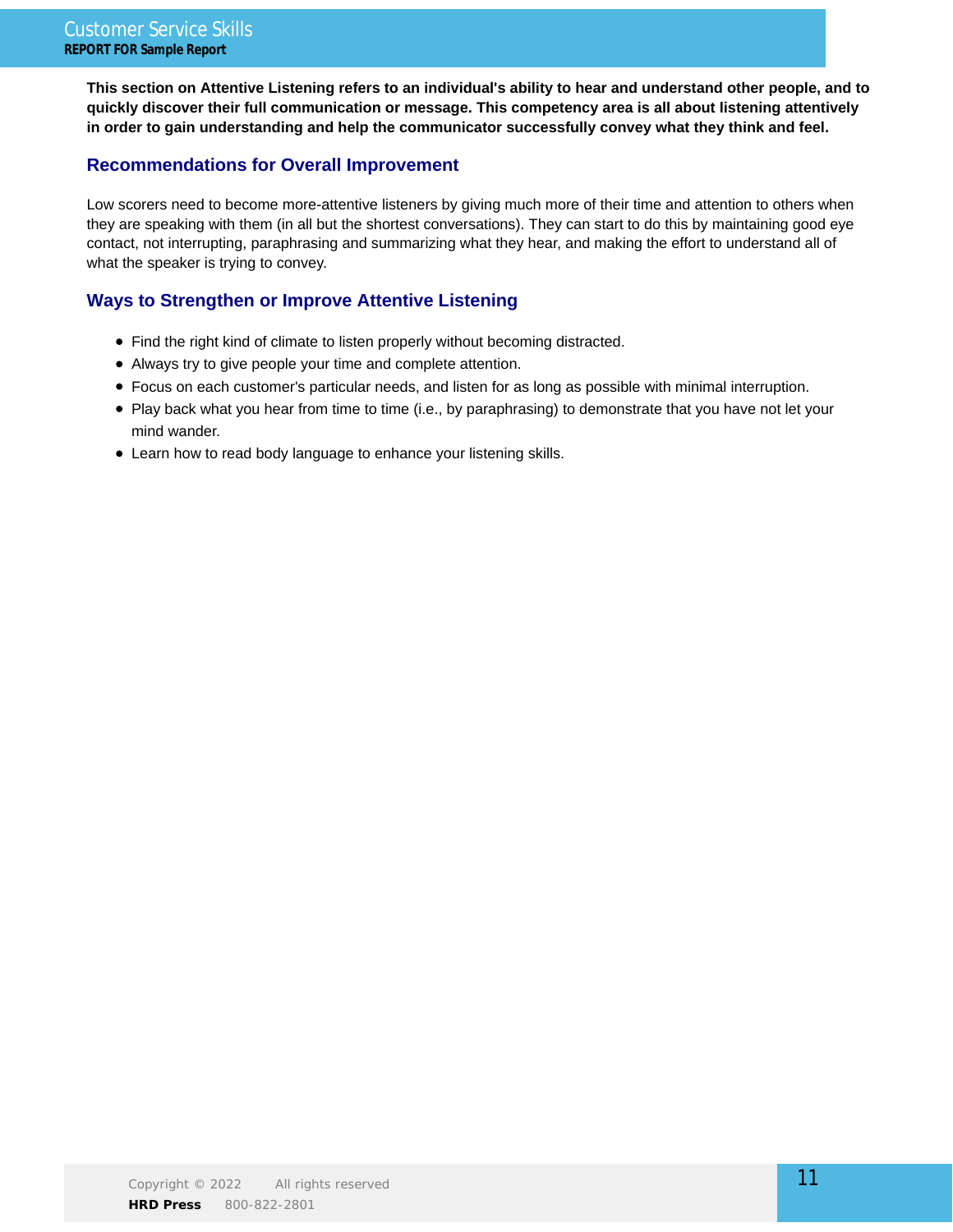## **Communicating Clearly**

**This section on Communicating Clearly refers to an individual's efforts to speak clearly, warmly, and understandably with each customer. This competency area is all about making yourself understood when communicating with all kinds of people.**



### **Interpretation**

#### **LOW (less than 2.75)**

Response ratings predominantly in the ones and twos ("occasionally" and "almost never") suggest that you tend to ignore or forget the needs of different customer groups. You are not likely to select the most appropriate communication channels, and in fact tend to use only one communication or delivery style, regardless of the situation.

A low scorer is likely to find communication challenging and perhaps even taxing, and something to get over and done with as quickly as possible. Communicating is likely to be a chore. This attitude affects his or her understanding and consequent actions.

#### **HIGH (greater than 3.5)**

Response ratings predominantly in the fours and fives ("almost always" and "very frequently") suggest that you think carefully about the channels that you use to transmit a message and the most appropriate way to communicate it. To do this, you try hard to always be clear, concise, and consistent in what is said or done.

A high scorer is likely to be acutely aware of his or her power to communicate and influence customers through good preparation, audience needs analysis, and a versatility of communication methods. High scorers make sure that every customer they have contact with is given the best opportunity to understand the message.

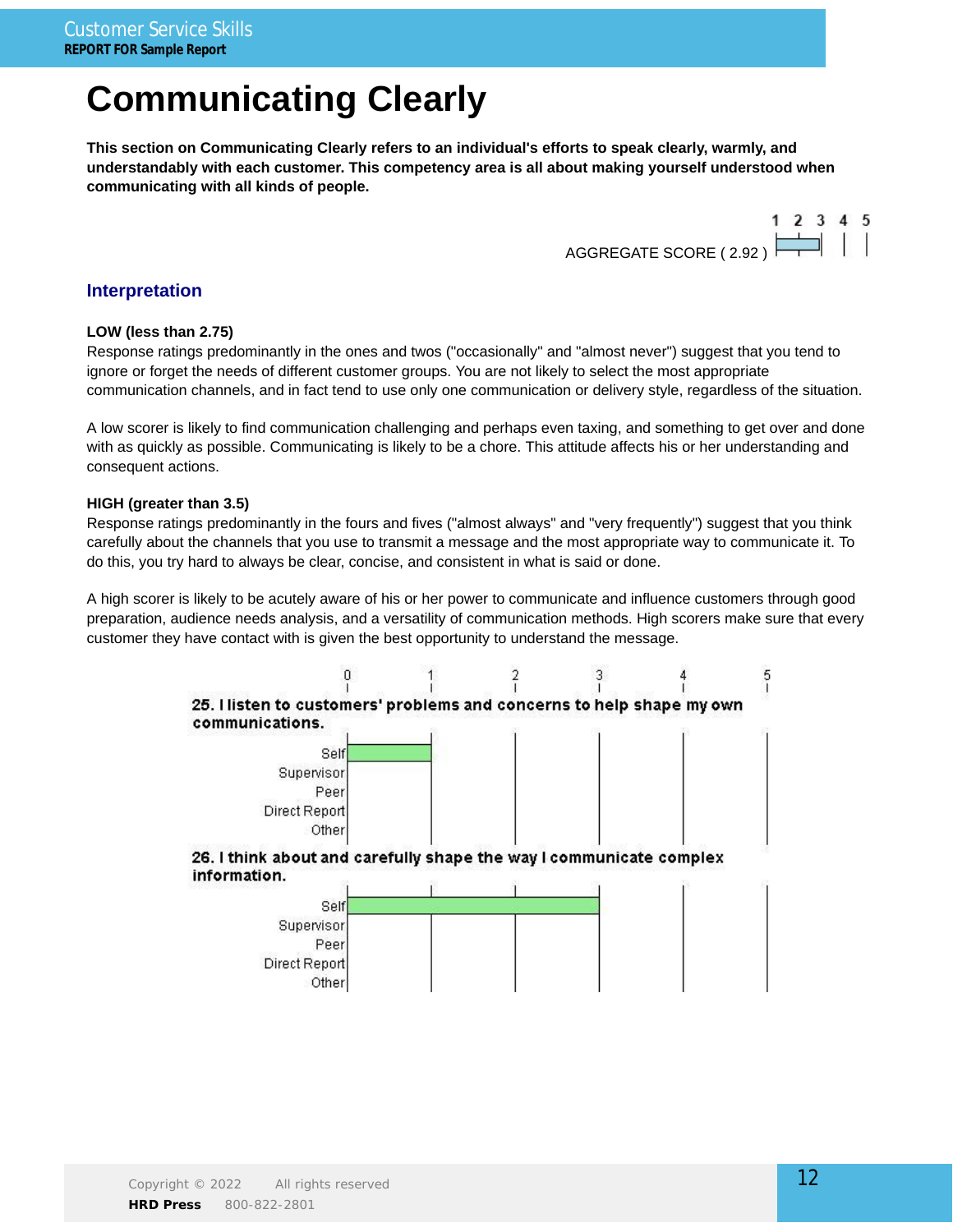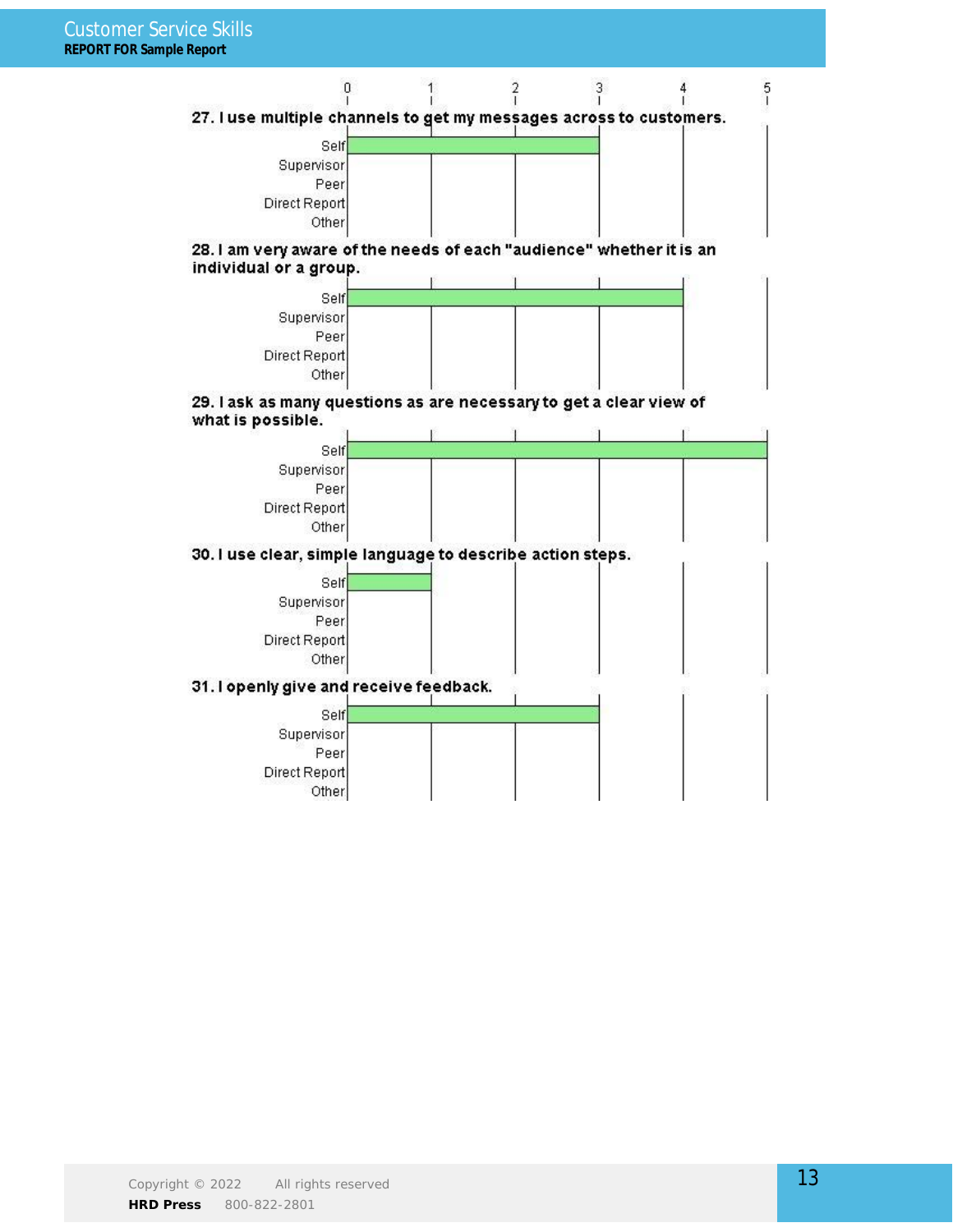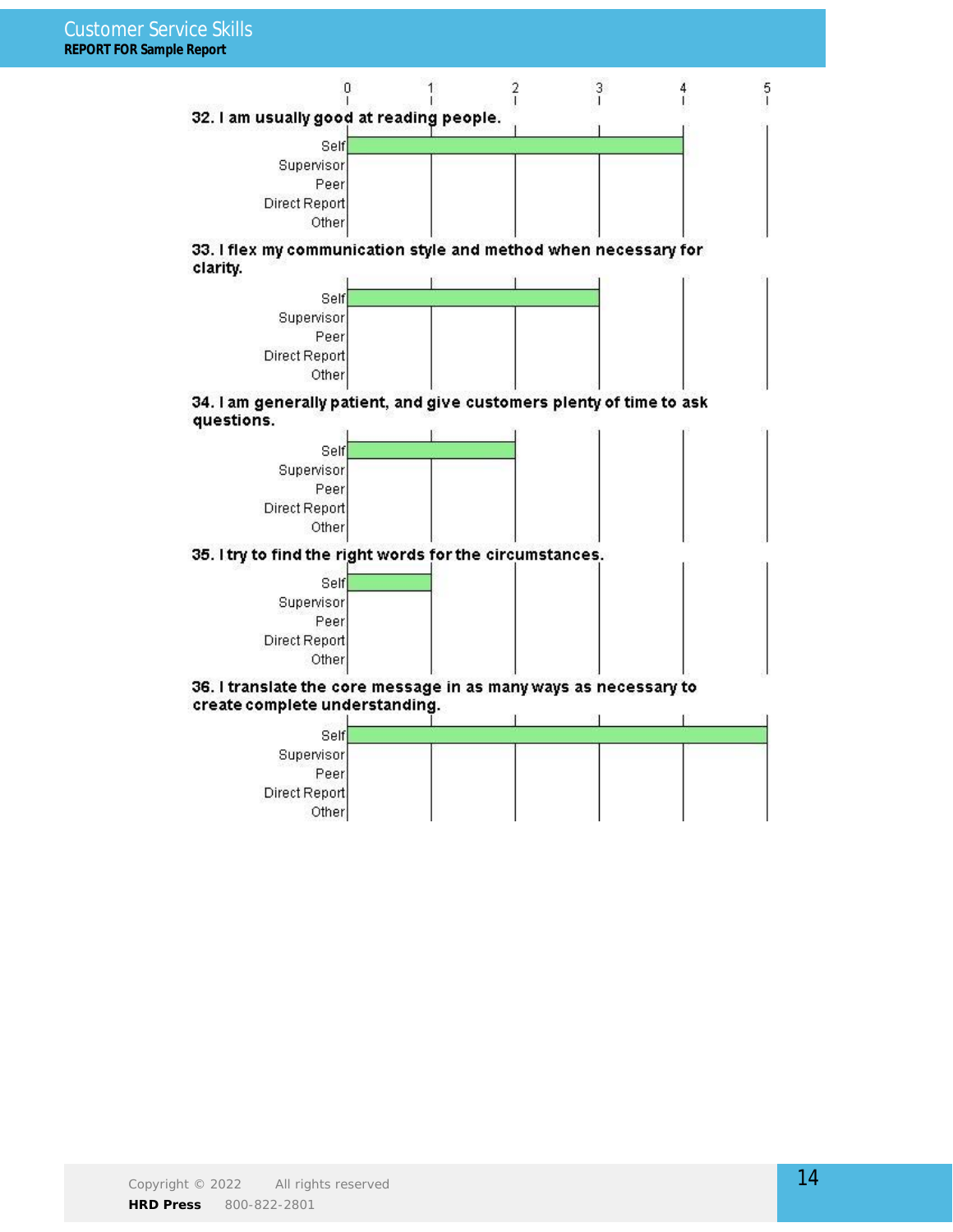**This section on Communicating Clearly refers to an individual's efforts to speak clearly, warmly, and understandably with each customer. This competency area is all about making yourself understood when communicating with all kinds of people.**

### **Recommendations for Overall Improvement**

Low scorers need to think more about the variety of ways that customers prefer to receive information and learn how different channels and styles can affect how well a particular message is understood. Low scorers should do a better job listening to customer feedback, and adapt their communication style and content appropriately to maximize clarity and understanding.

## **Ways to Strengthen or Improve Communicating Clearly**

- Give customers time to finish speaking before forming a reply. Maintain your focus, and concentrate as much as possible.
- Use the information you gather to carefully plan what you say and how you say it so that your message will be well-received and understood.
- Experiment with different communication methods or channels that appeal to a wider range of people.
- Keep a log or a diary to record performance feedback or comments on your communication message or style.
- Express your views in a clear and concise manner, always explaining why you hold your particular position.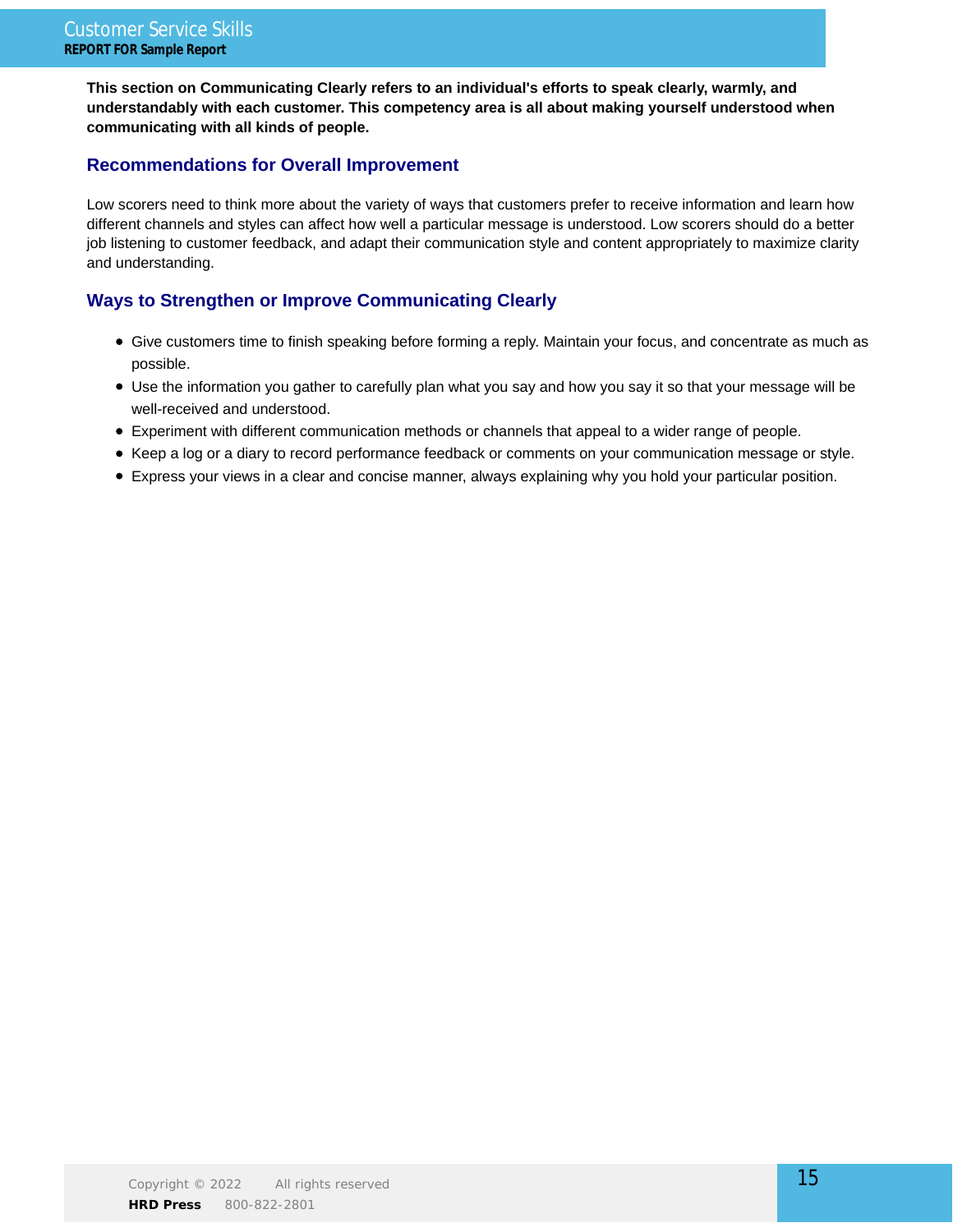## **Resolving Conflict**

**This section on Resolving Conflict refers to how well an individual deals with a customer's irritation and any resultant conflict or concern surrounding the issue. This competency area is all about adopting a positive, constructive, and solution-focused approach whenever conflict arises.**



### **Interpretation**

#### **LOW (less than 2.75)**

Response ratings predominantly in the ones and twos ("occasionally" and "almost never") suggest that you find conflict personally difficult and even stressful. You are likely to become overly emotional in a conflict situation, rather than immediately look for ways to address the real underlying issues that caused the conflict to occur.

A low scorer is likely to want to run away from the conflict situation or to concede important points or even become overly argumentative or stubborn, perhaps irritating the customer even further. In some conflict situations, low scorers tend to engage in too many personal or emotional exchanges and thus fail to reach an acceptable conclusion satisfactory to both sides.

#### **HIGH (greater than 3.5)**

Response ratings predominantly in the fours and fives ("almost always" and "very frequently") suggest that you deal reasonably with conflict whenever it arises, calming the situation down, maintaining composure (even in the face of aggressive comments and body language), and focusing on the issue at hand (rather than the emotional components associated with the customer's antagonism).

A high scorer is likely to quickly steer the conversation toward a sensible and constructive exchange, and then try to attack the problem that the customer has identified with tact and diplomacy. The effective service provider tries to learn from each conflict situation in order to become even more adept at resolving disputes.

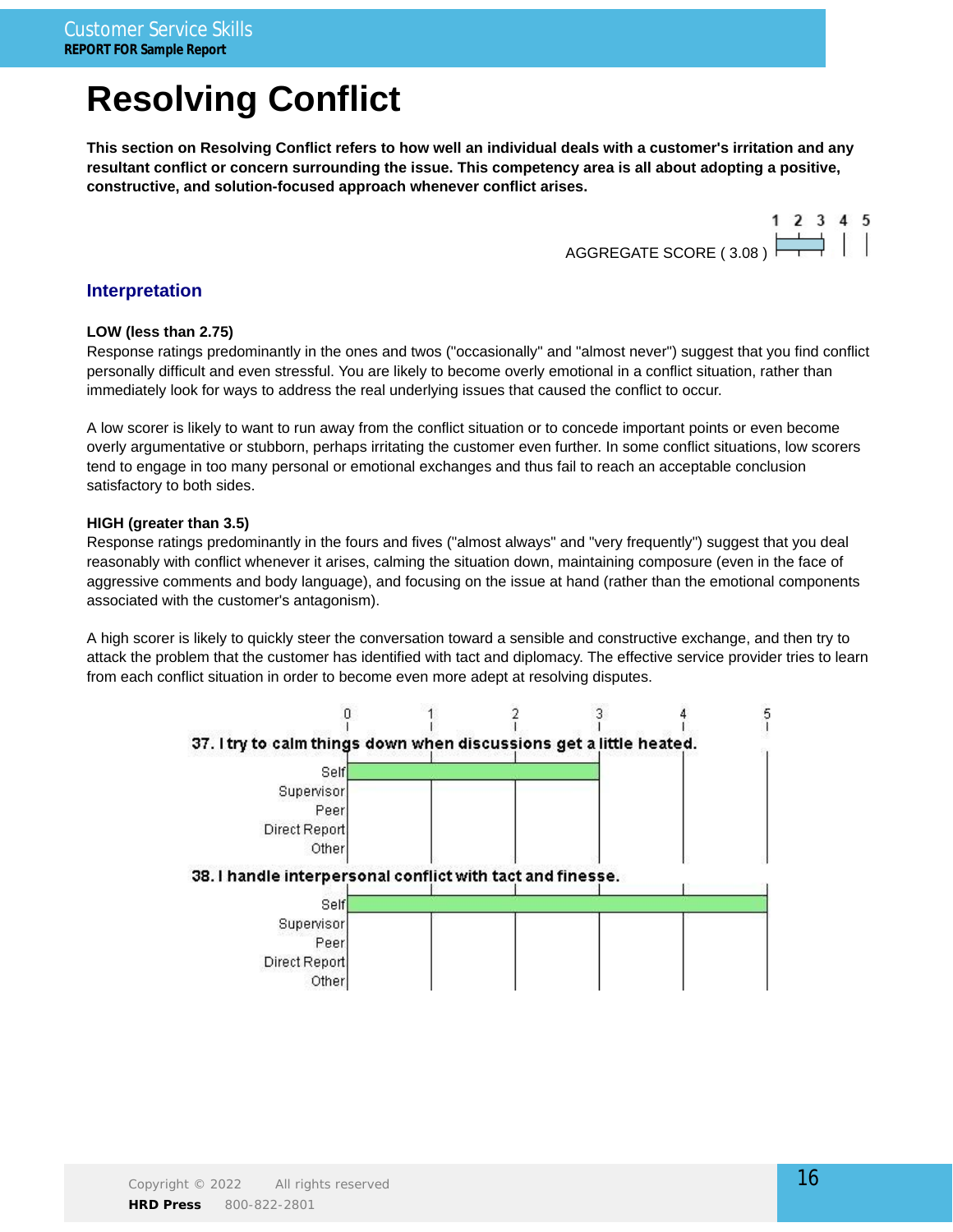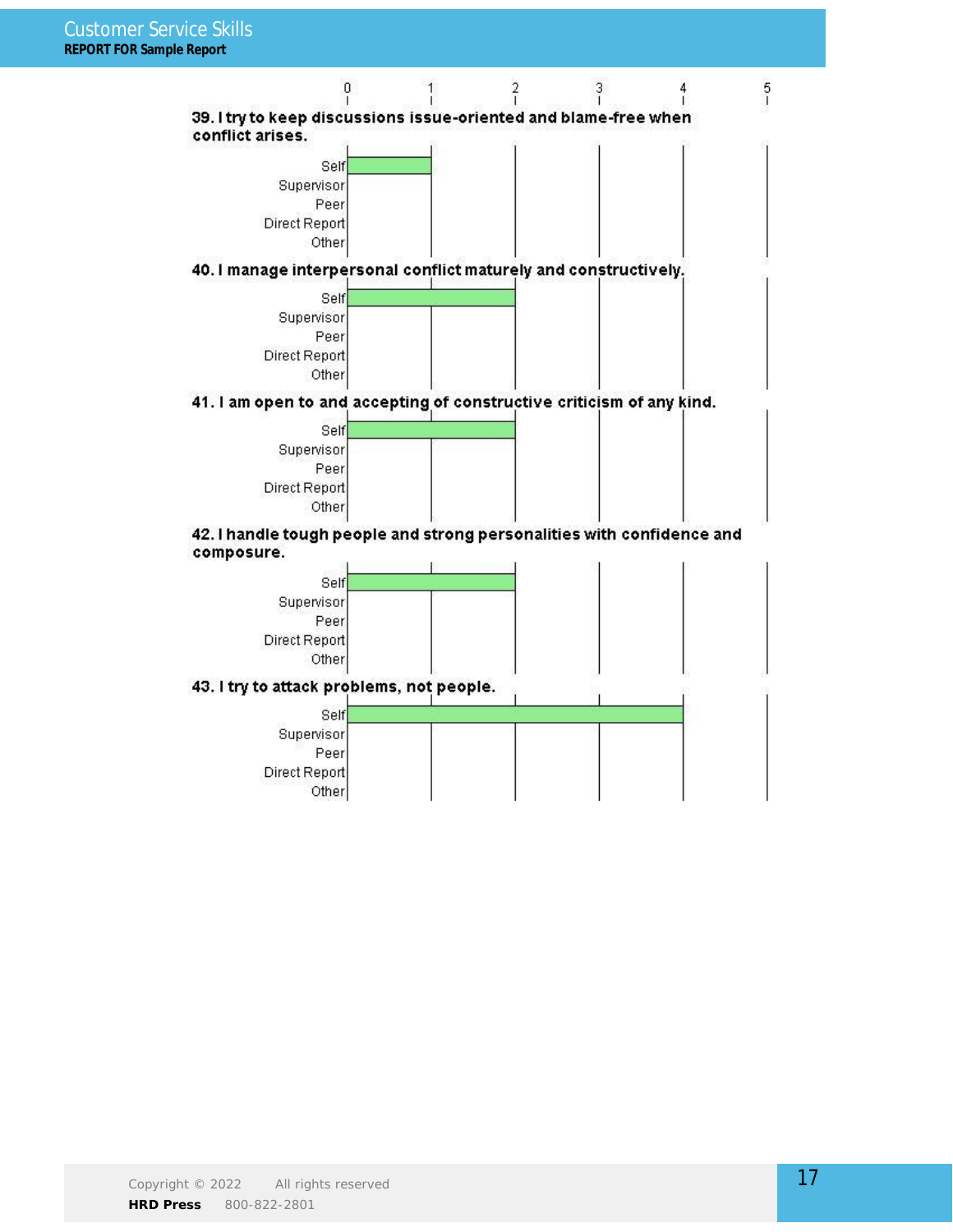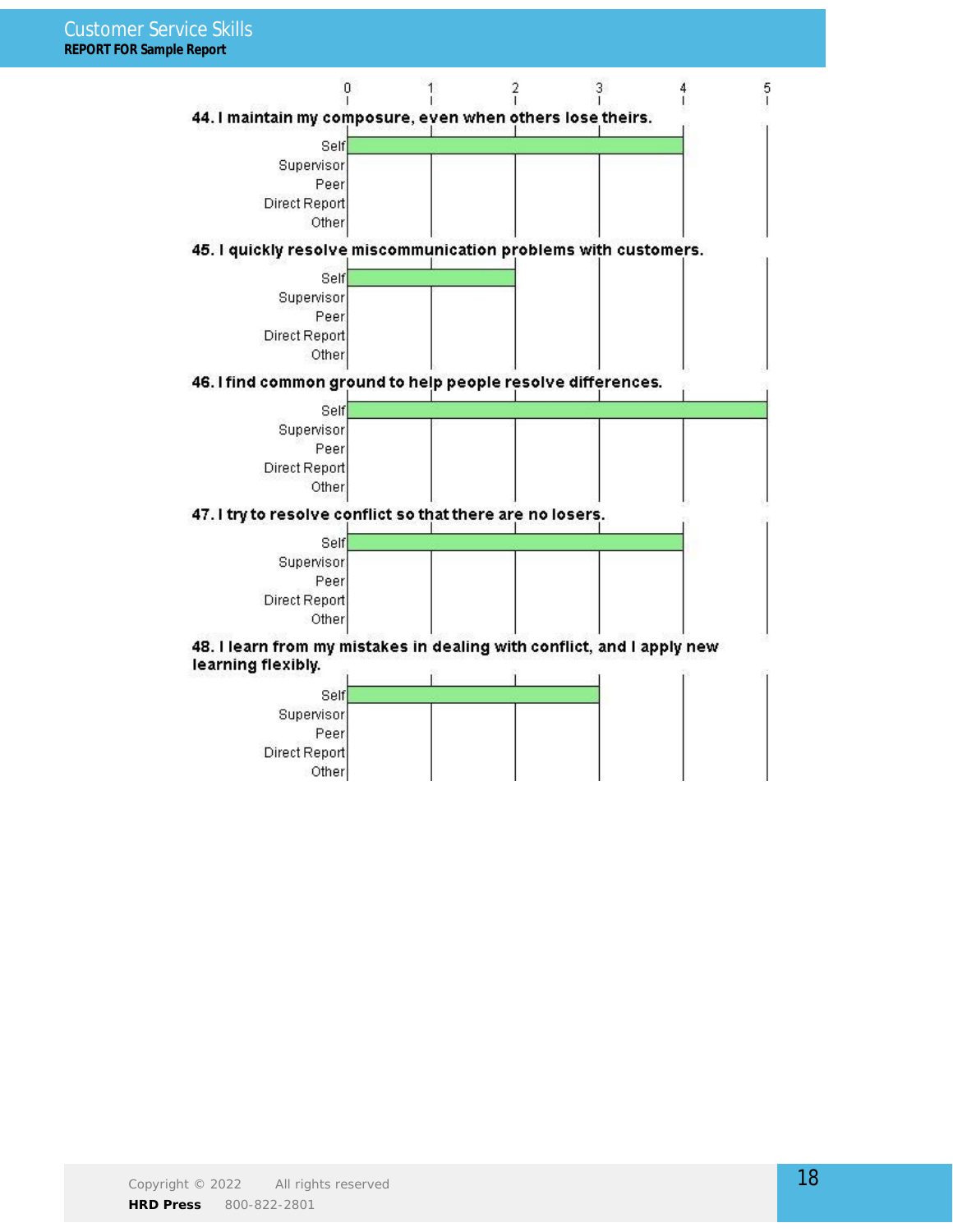**This section on Resolving Conflict refers to how well an individual deals with a customer's irritation and any resultant conflict or concern surrounding the issue. This competency area is all about adopting a positive, constructive, and solution-focused approach whenever conflict arises.**

## **Recommendations for Overall Improvement**

Low scorers need to think carefully about their own conflict-handling style and learn to separate themselves (personally and emotionally) from the facts and issues that have caused the conflict (typically failures in systems). Low scorers should also practice how to calm upset customers and find ways to get the customer to focus on the facts and the action steps that can sensibly resolve the problem that causes them concern.

## **Ways to Strengthen or Improve Resolving Conflict**

- Try to quickly demonstrate your genuine and sincere concern that there is a dispute or conflict, and offer to work with the other person to find an acceptable solution.
- Use body language and words to help keep things calm and the discussion on an even keel.
- Spend more time carefully listening to the real or underlying issues in any given conflict situation.
- Look carefully for any situational or contextual factors that might be affecting the conflict that you can deal with directly.
- Before you respond, put yourself in the customer's shoes and try to see the situation the way it looks to them.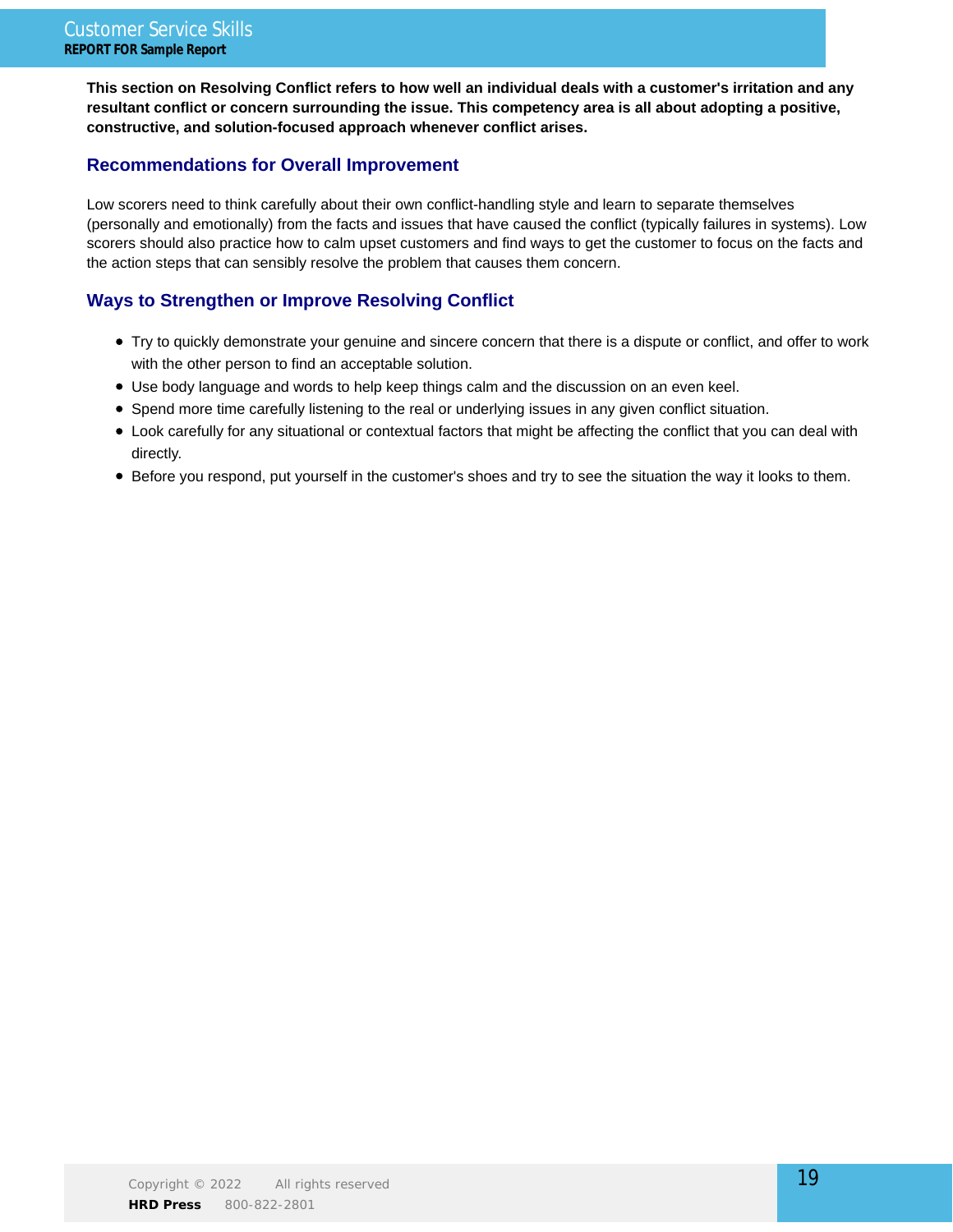## **Engaging in Joint Problem Solving**

**This section on Engaging in Joint Problem Solving refers to an individual's efforts to find appropriate ways to analyze situations and customer concerns and suggest actions that can help resolve the problem. This competency area is all about providing customers with a useful contextual framework to think about their concerns and then guide them to a satisfactory resolution.**



#### **Interpretation**

#### **LOW (less than 2.75)**

Response ratings predominantly in the ones and twos ("occasionally" and "almost never") suggest that you rarely suggest creative ways to analyze and solve problems. You are likely to steer customers toward accepting arbitrary or constraining rules or boundaries, thus inhibiting your ability to find a better solution.

A low scorer is likely to have only limited skills to help customers look rigorously at the situations or circumstances that they face and less likely to use careful sifting and analysis to come up with solutions. He or she generally lacks knowledge or appropriate understanding in how to use problem-solving tools or approaches that provide new insight, and does not know how to create a different contextual framework that can help resolve the problem.

#### **HIGH (greater than 3.5)**

Response ratings predominantly in the fours and fives ("almost always" and "very frequently") suggest that you encourage customers to look at problems or issues from different viewpoints and use a range of different analysis tools to do so. You are likely to encourage them to generate several possible solutions and to carefully evaluate the one most likely to provide the best possible course of action, based on the evidence.

A high scorer is likely to be considered suitably knowledgeable in a range of problem-solving approaches and capable of suggesting the most appropriate of these, depending on the circumstances.

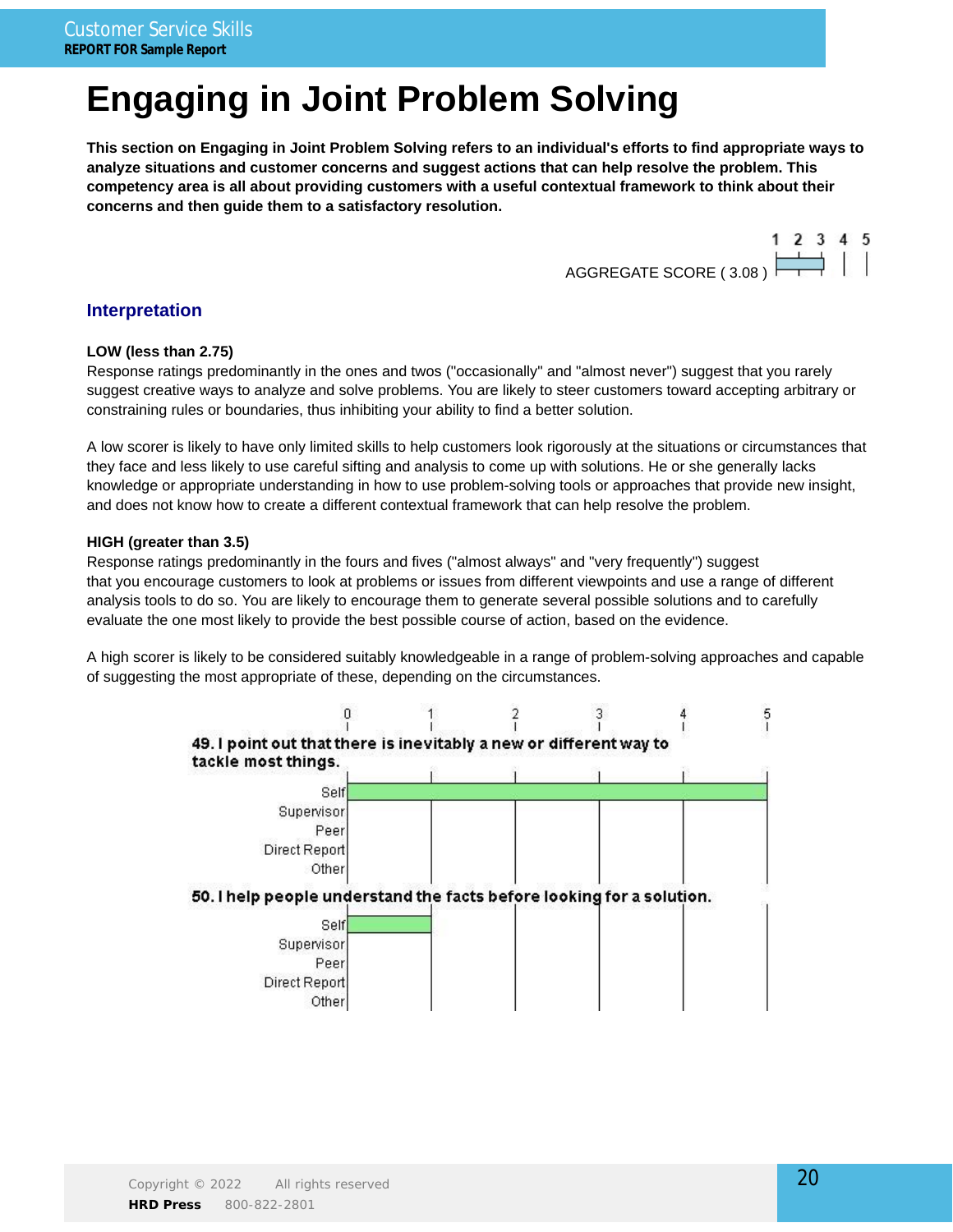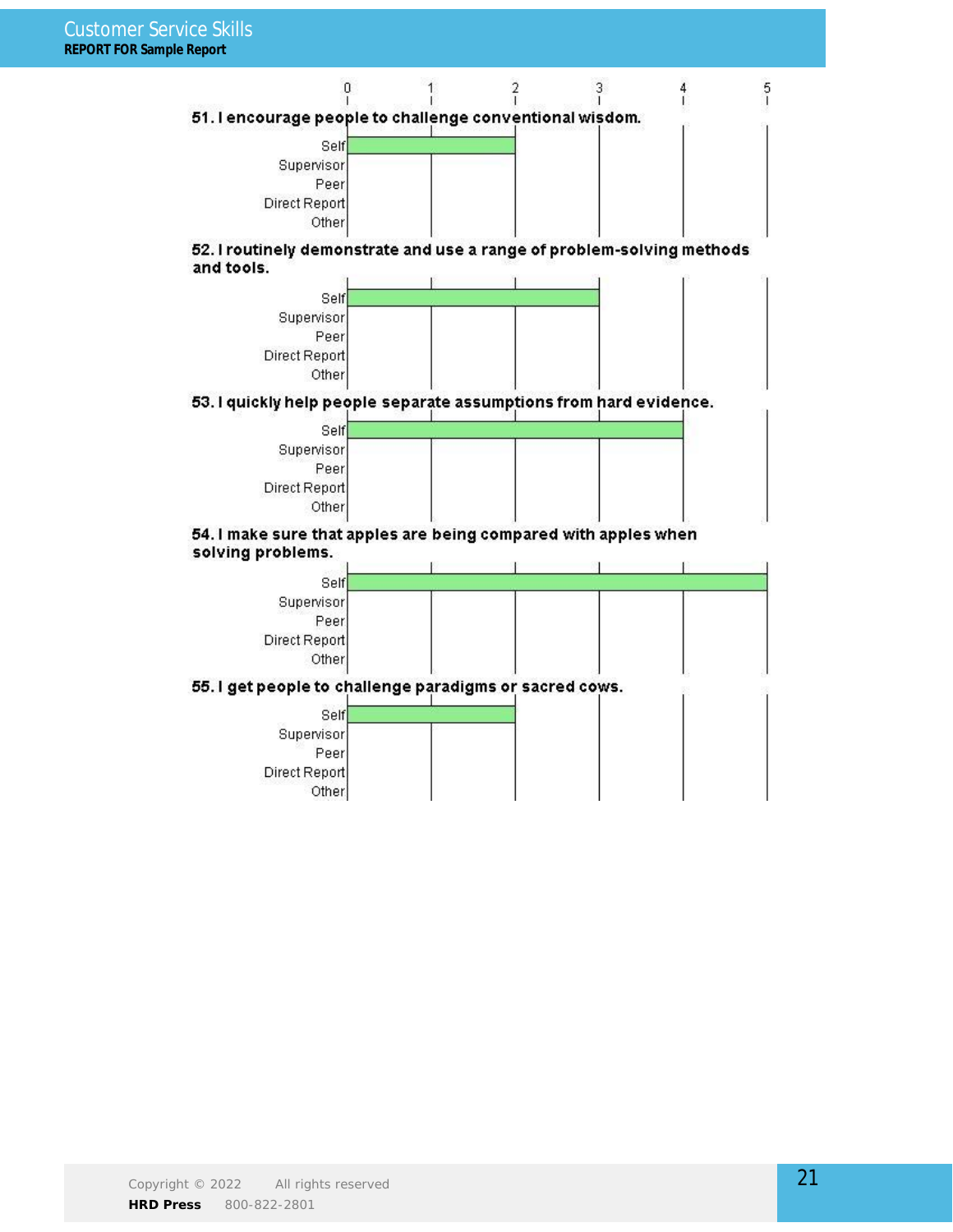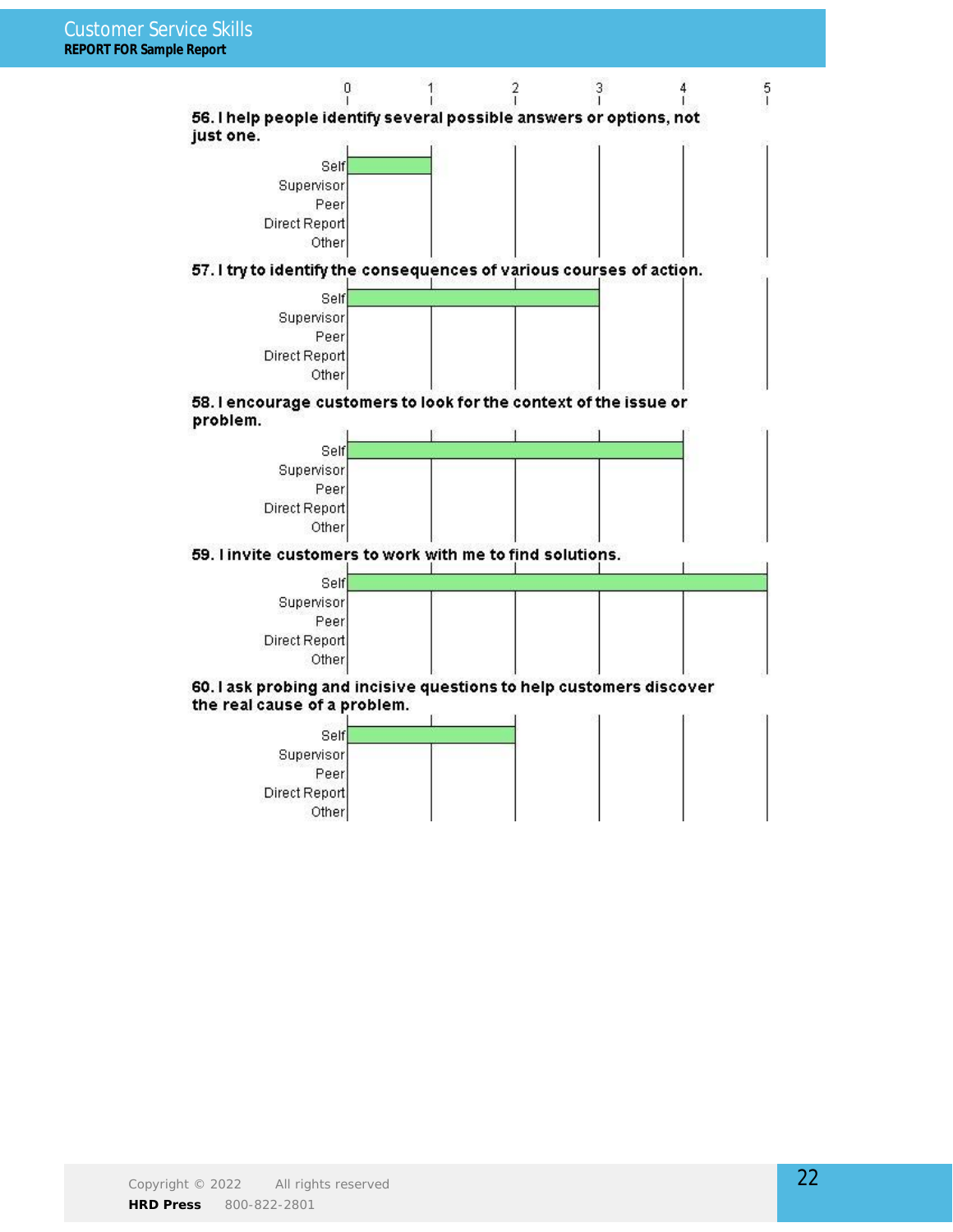**This section on Engaging in Joint Problem Solving refers to an individual's efforts to find appropriate ways to analyze situations and customer concerns and suggest actions that can help resolve the problem. This competency area is all about providing customers with a useful contextual framework to think about their concerns and then guide them to a satisfactory resolution.**

### **Recommendations for Overall Improvement**

Low scorers need to research a range of problem-solving methods that can help customers. They should also adopt a more incisive questioning approach and practice ways to get customers to look at problems or concerns in new contexts or from different viewpoints.

### **Ways to Strengthen or Improve Engaging in Joint Problem Solving**

- Find ways to focus the customer on facts they might have missed.
- Suggest tools and methods that might help the customer analyze the problem or issue.
- Help customers challenge their old assumptions about outcomes, expectations, etc.
- Encourage customers to challenge fixed paradigms or misconceptions that they have about the product or company.
- Learn about and try using a variety of problem-solving tools, techniques, and methods for customer service.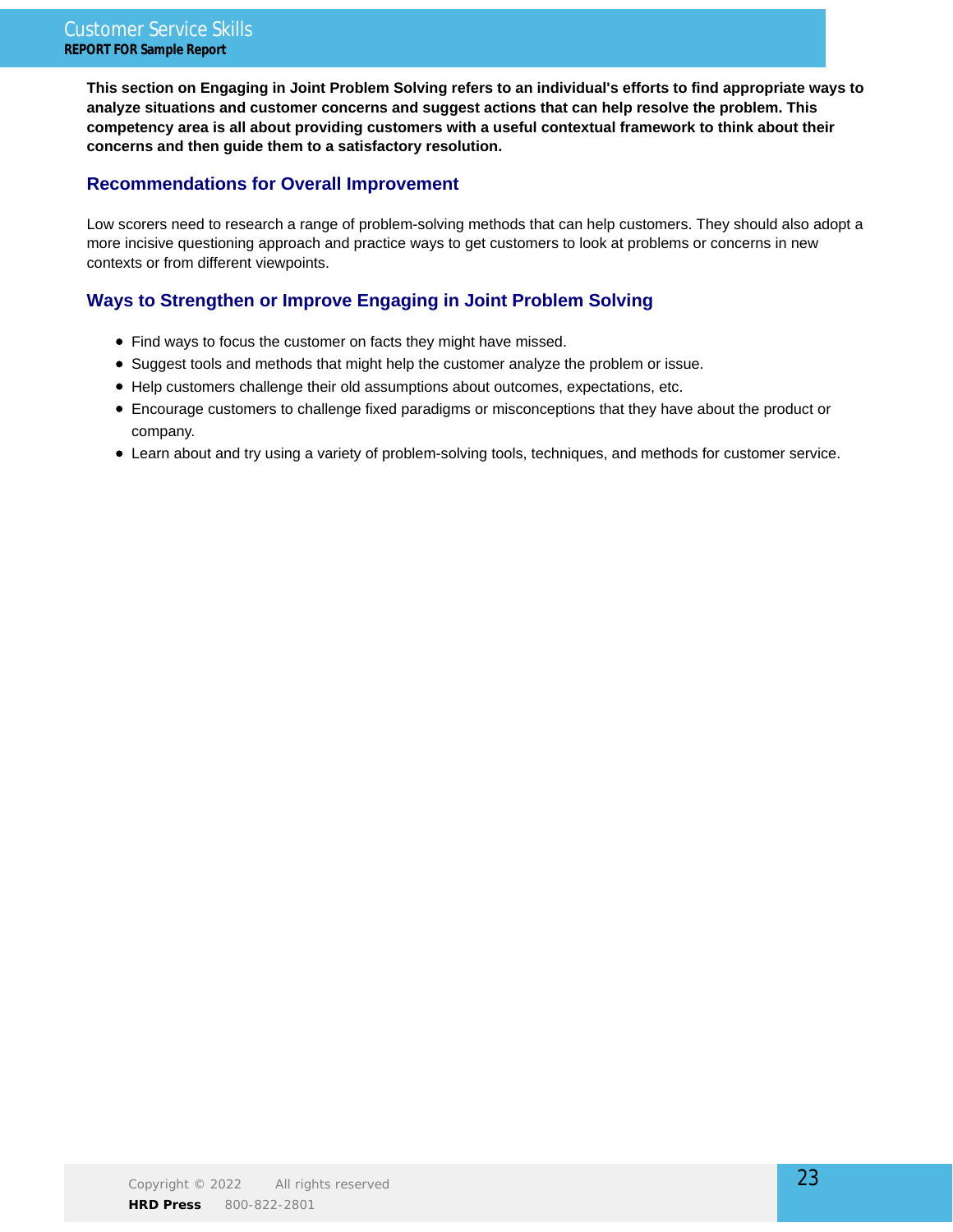## **Carefully Negotiating**

**This section on Carefully Negotiating refers to the skills an individual uses to work collaboratively on solutions or respond to requests, queries, and feedback that best meet the needs of all parties. This competency area is all about applying appropriate and effective negotiation and influencing strategies in order to create mutually beneficial outcomes.**



#### **Interpretation**

#### **LOW (less than 2.75)**

Response ratings predominantly in the ones and twos ("occasionally" and "almost never") suggest that you do not always feel comfortable or entirely in control when negotiating or dealing with a customer. It is likely that either the customer dominates the discussion or you fail to work hard enough to generate ways to overcome apparent areas of difference.

A low scorer is likely to enter into discussions with customers with too many pre-set ideas, and hence does not always forcefully push for outcomes that are preferred by the organization. Customers are more likely to cut off the discussion before possible courses of action can be debated.

#### **HIGH (greater than 3.5)**

Response ratings predominantly in the fours and fives ("almost always" and "very frequently") suggest that you are relatively adept at using careful and tactful negotiation techniques and methods to generate solution options or mutually beneficial outcomes (for the customer and for the organization). You are able to rapidly identify areas of common ground and interest, think laterally when required to do so, and explain ideas and possible solutions persuasively.

A high scorer generally uses an open, approachable, and sincere communication style (avoiding any kind of narrowmindedness), and keeps the conversation flowing flexibly toward a positive conclusion.

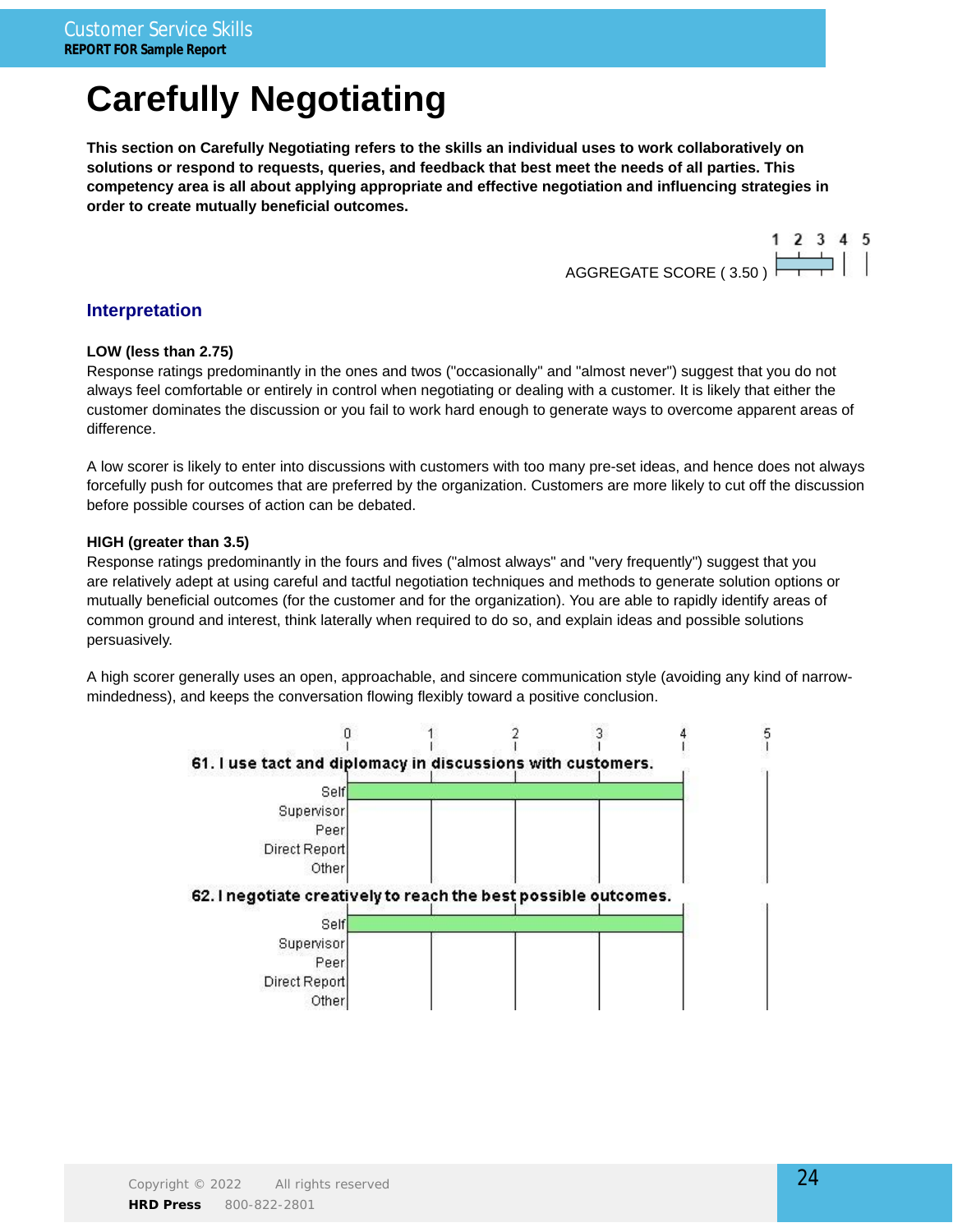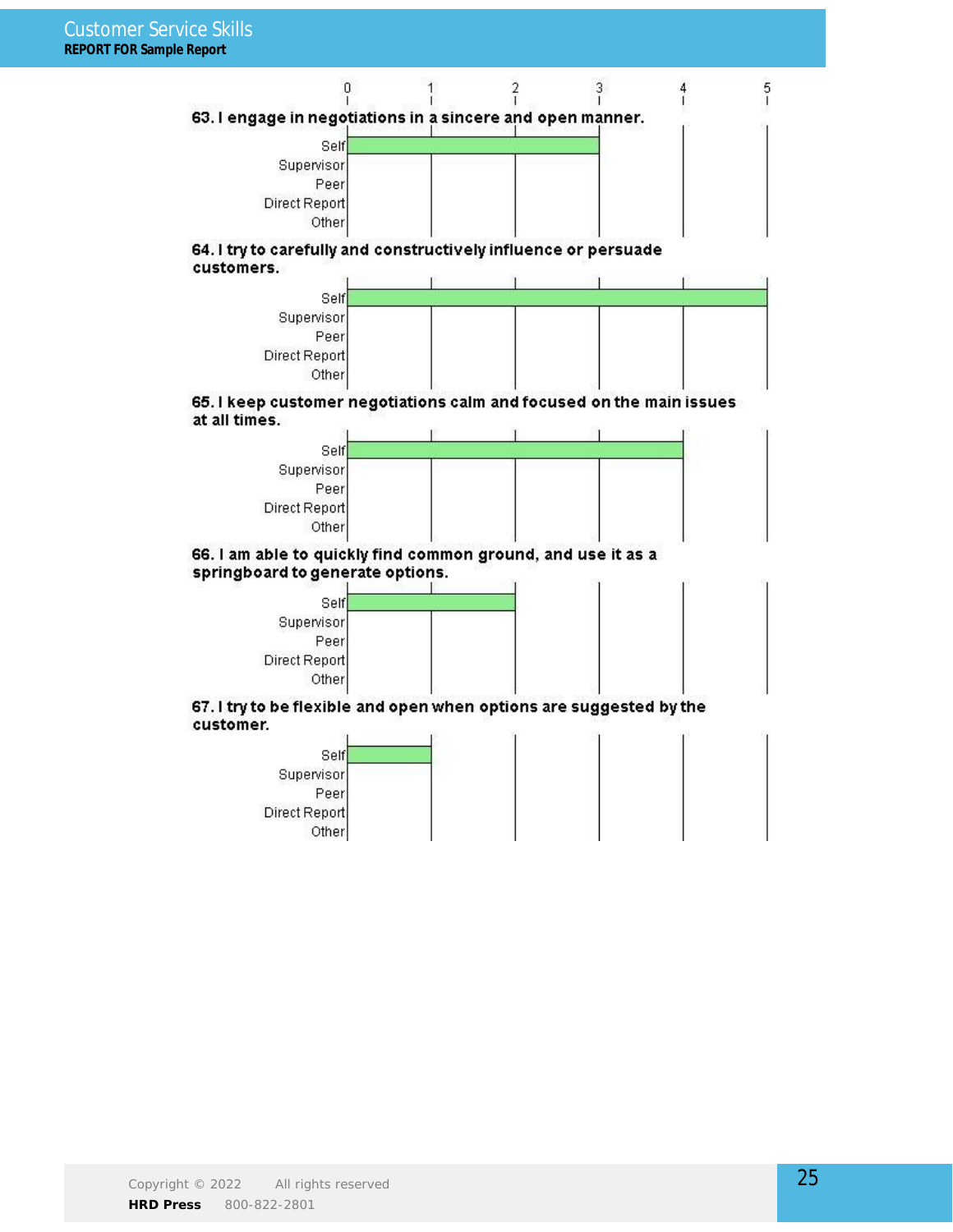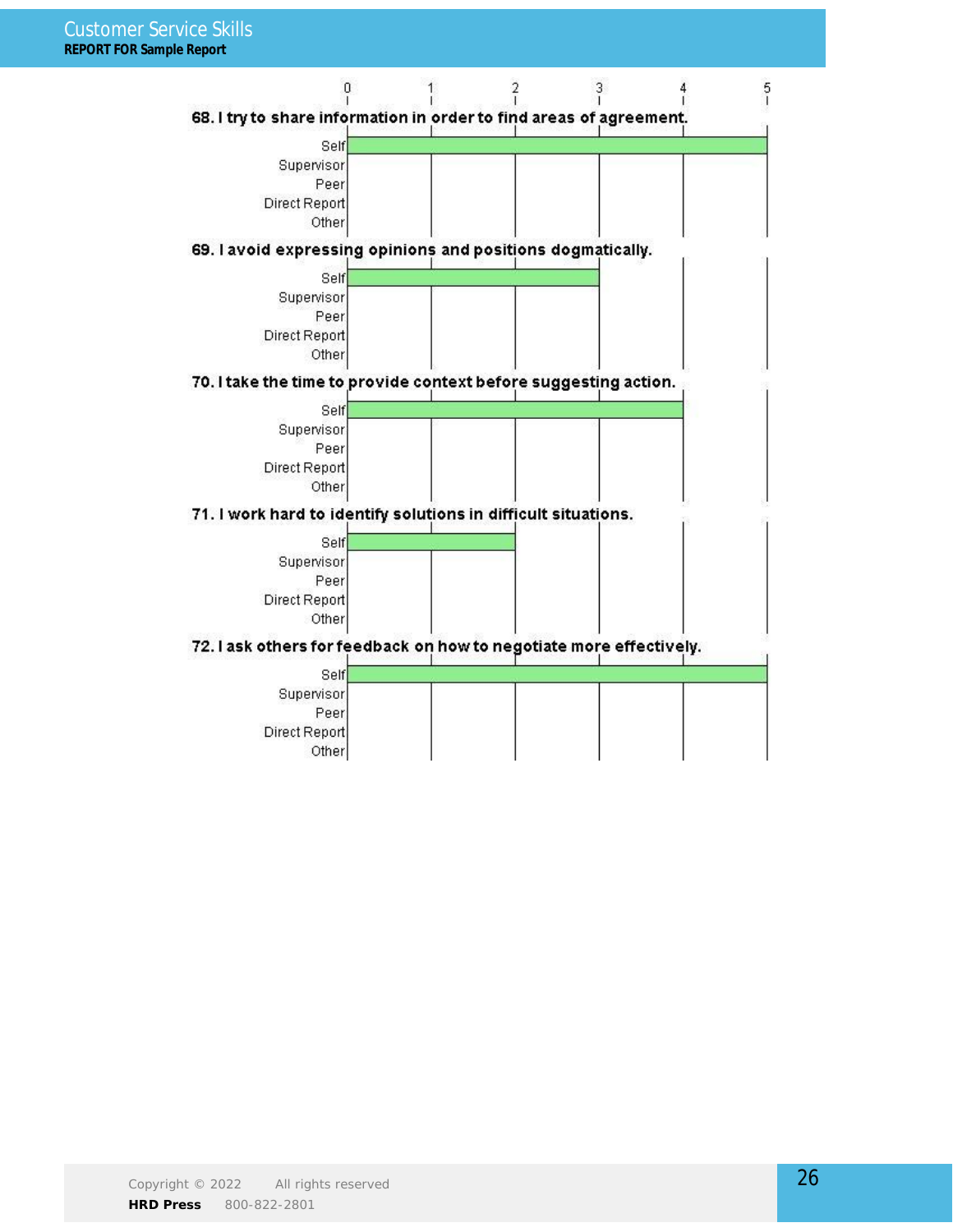**This section on Carefully Negotiating refers to the skills an individual uses to work collaboratively with a customer on requests, queries, and feedback that best satisfy all parties. This competency area is about applying appropriate and effective negotiation and influencing strategies in order to create mutually beneficial outcomes.**

## **Recommendations for Overall Improvement**

Low scorers need to understand their existing negotiating style and the different styles adopted by customers, and need to learn how to "flex" styles when appropriate. Low scorers also need to become familiar with an array of negotiating methods and tactics (e.g., different questioning techniques, shifting conversation focus, lateral thinking, and the careful use of if-then statements).

## **Ways to Strengthen or Improve Carefully Negotiating**

- Find small and subtle ways to empathize with the customer.
- Briefly share a personal experience that is similar to theirs, for example.
- Explain carefully, calmly, and confidently.
- Summarize what has been said every few minutes to be sure you are understanding one another.
- Look carefully for areas of agreement (rather than disagreement), and try to build on them when suggesting alternative courses of action.
- Share ideas and make proposals positively and enthusiastically.
- Always try to look for opportunities to find solutions that represent a "win" for both parties.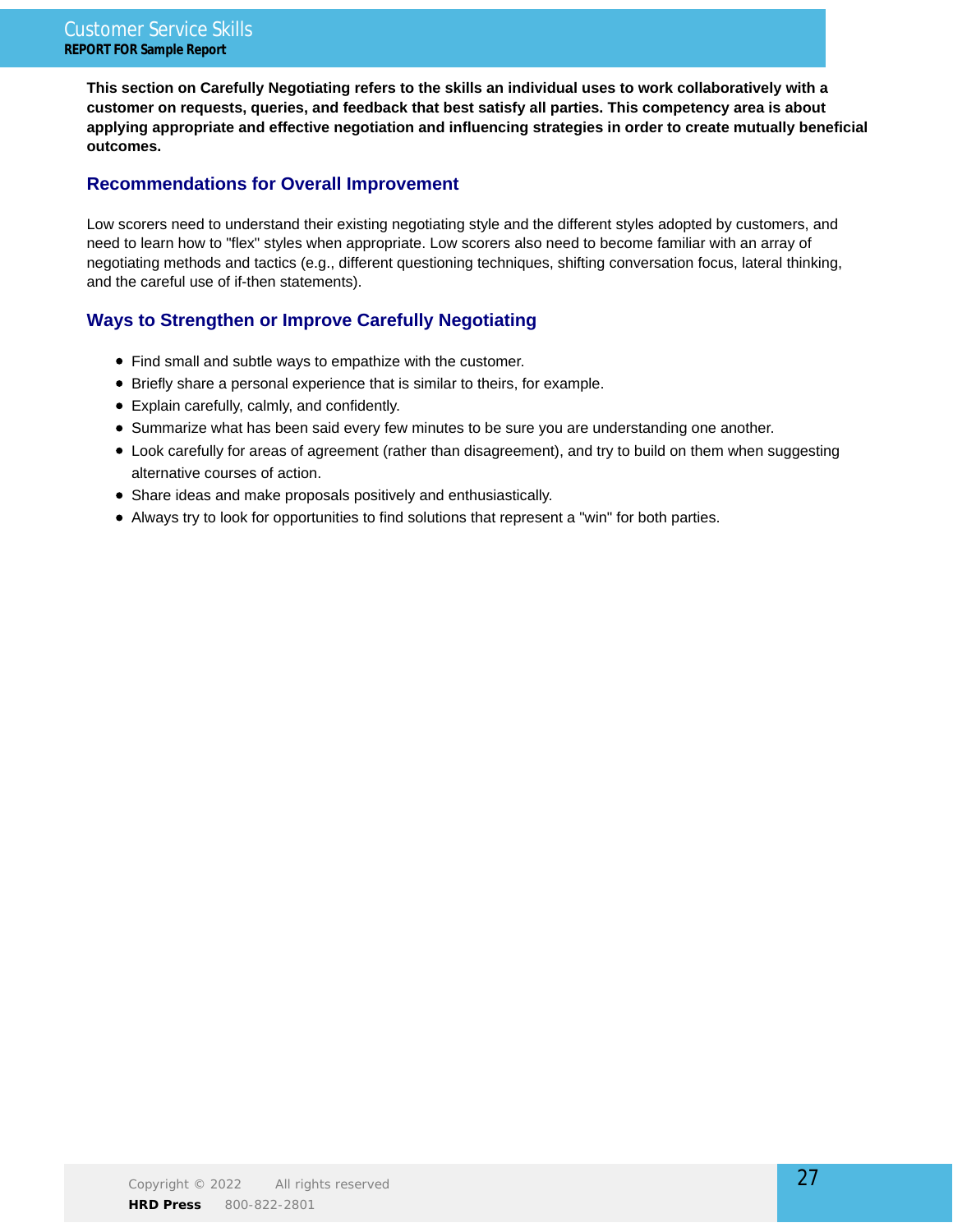## **Building Warmth and Empathy**

**This section on Building Warmth and Empathy refers to the extent to which an individual creates a positive climate when communicating with people and demonstrates an understanding of the other person's viewpoint and feelings. This competency area is all about creating a spirit of trust and sincerity in order for customers to feel that you identify with them and care about their concerns.**

> 1 2 3 4 5 AGGREGATE SCORE (3.17)

#### **Interpretation**

#### **LOW (less than 2.75)**

Response ratings predominantly in the ones and twos ("occasionally" and "almost never") suggest that you are either aloof or not concerned about customers' issues and might even deliberately distance yourself from them. You are not likely to be aware that customers need sincere advice or support. Even when you find yourself in a more serious conversation, you tend to be oblivious to the depth of a customer's feelings or emotions about an issue.

Low scorers are not usually looked to as sounding boards. Customers with problems or concerns tend to go to others who seem warmer and more accommodating. Low scorers tend to send mixed messages; what they say and what they do are not always the same. Therefore, their relationships with customers are relatively shallow and are restricted to mainly analytical or simple transactional issues.

#### **HIGH (greater than 3.5)**

Response ratings predominantly in the fours and fives ("almost always" and "very frequently") suggest that you generally like people and enjoy building strong and rewarding relationships. You are likely to try to sincerely understand customer issues and challenges and to quickly tune in to their underlying feelings about a subject.

A high scorer is likely to quickly gain a reputation as someone with whom customers can freely talk, a person who will keep their confidences, and provide helpful and patient guidance. High scorers are likely to be considered good listeners, friendly, non-critical, and highly reliable in terms of any commitment that they make.

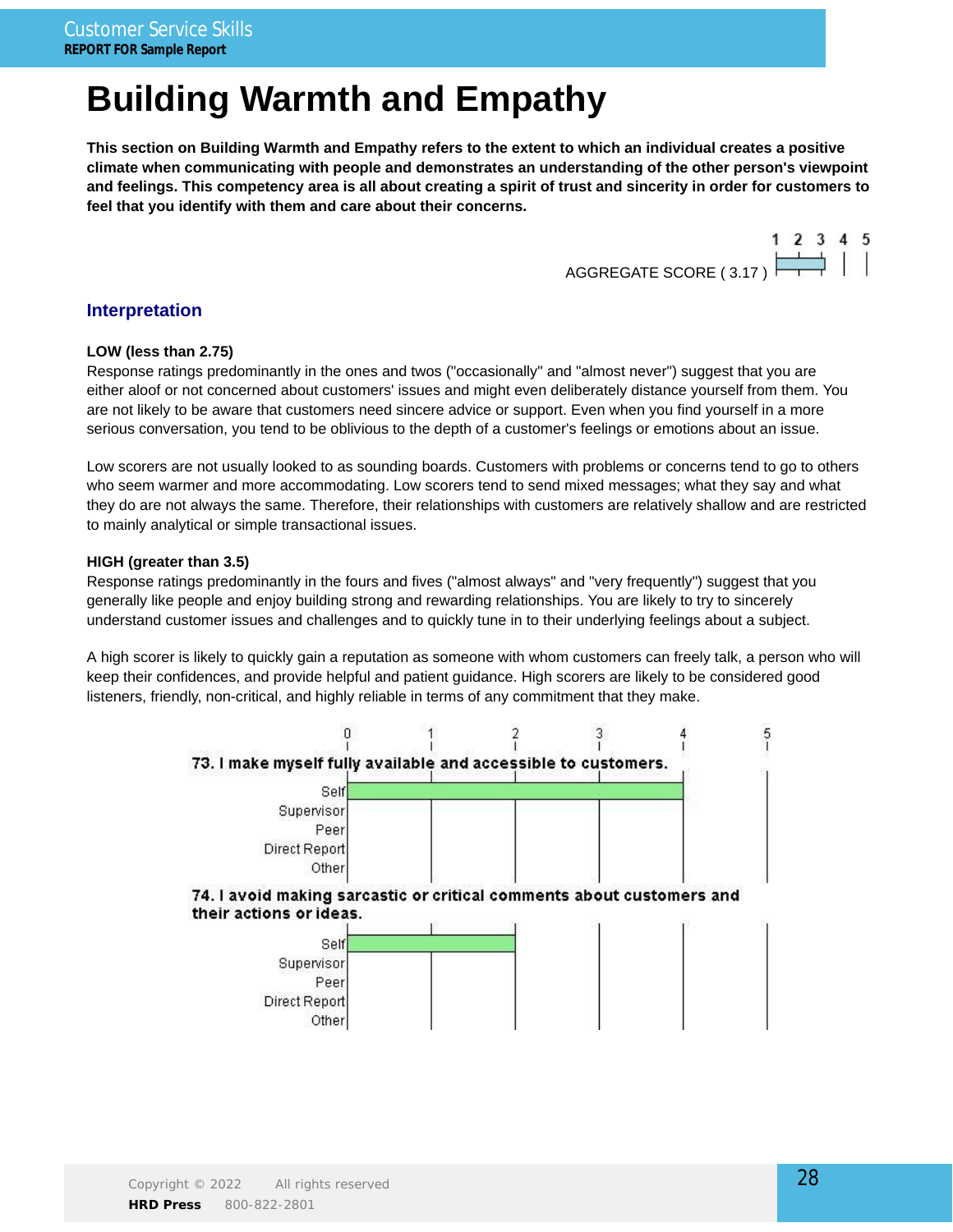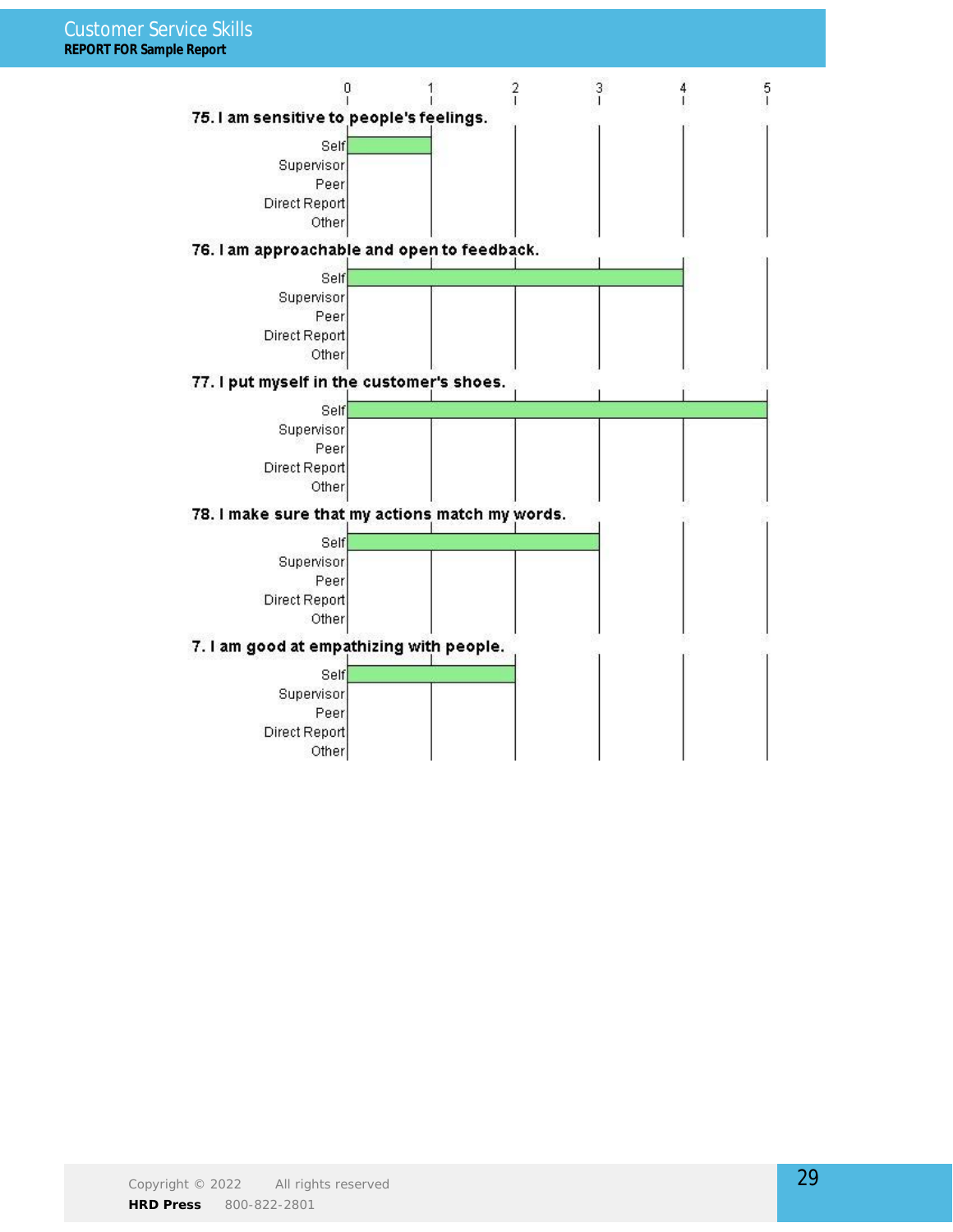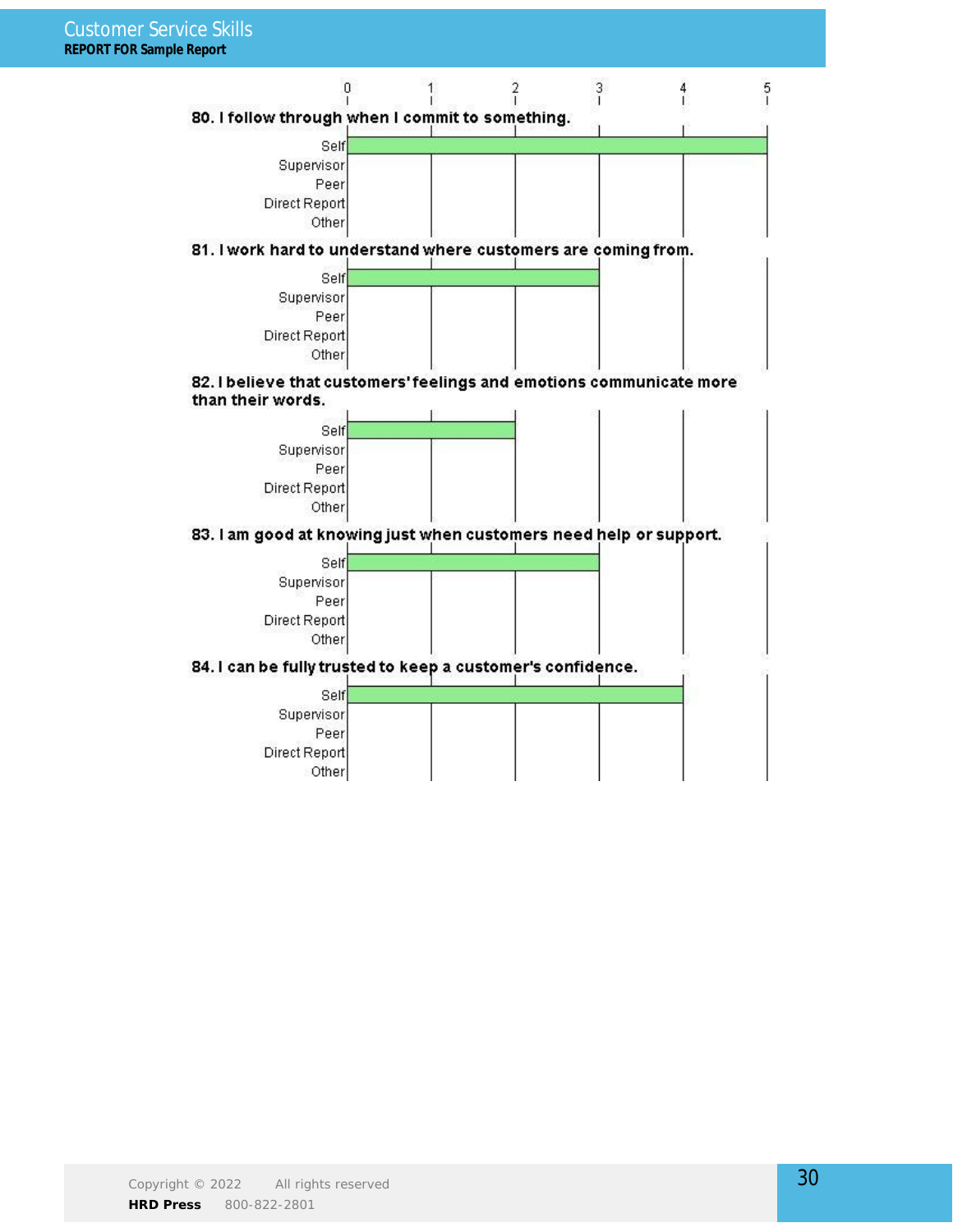**This section on Building Warmth and Empathy refers to the extent to which an individual creates a positive climate when communicating with people and demonstrates an understanding of the other person's viewpoint and feelings. This competency area is all about building a spirit of trust and sincerity in order for customers to feel that you identify with them and care about their concerns.**

### **Recommendations for Overall Improvement**

Low scorers need to develop their attentive listening skills and try not to assume that what people say is all of what they mean. Although it is extremely difficult to do in the short term, low scorers need to think more deeply about how customers are feeling as well as what they are saying, and need to reflect on what might be causing these feelings before they comment or respond.

## **Ways to Strengthen or Improve Building Warmth and Empathy**

- Commit to being positive, sincere, and open in all your conversations with customers (on the telephone, via e-mail, face-to-face, etc.).
- Be sensitive to a person's feelings and emotions as well as their words.
- Try to develop a climate of trust with the customer by being as genuine and honest with them as you can.
- Make sure that you always carry out your commitments.
- $\bullet$  Make sure that your deeds match your words, even if it means inconveniencing yourself.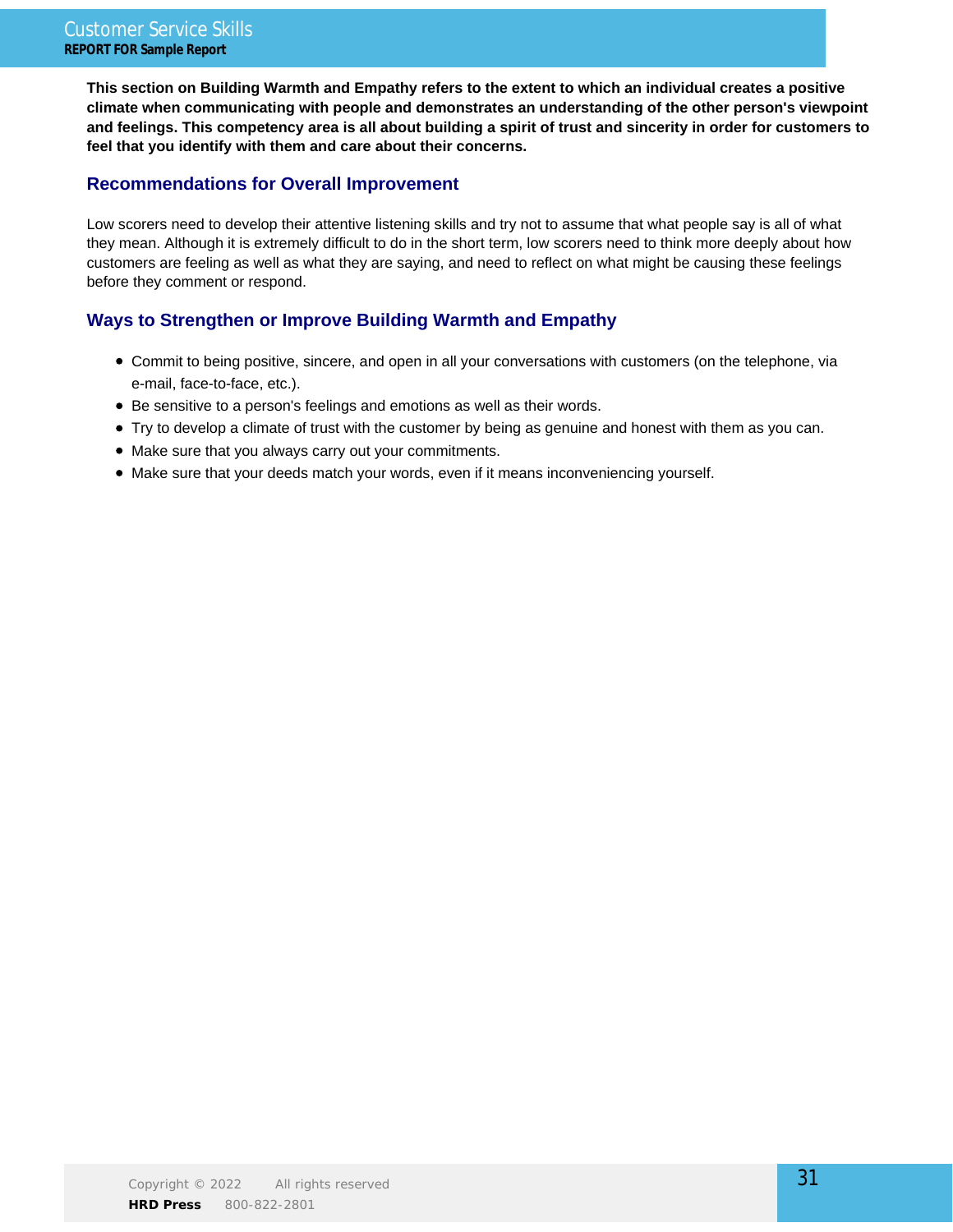## **The 10/10 Report**

## **Top 10 Strengths**

#### **Building Warmth and Empathy**

| 80. I follow through when I commit to something.                                       | 5.00 |
|----------------------------------------------------------------------------------------|------|
| 77. I put myself in the customer's shoes.                                              | 5.00 |
| <b>Carefully Negotiating</b>                                                           |      |
| <b>72.</b> I ask others for feedback on how to negotiate more effectively.             | 5.00 |
| 68. I try to share information in order to find areas of agreement.                    | 5.00 |
| 64. I try to carefully and constructively influence or persuade customers.             | 5.00 |
| <b>Engaging in Joint Problem Solving</b>                                               |      |
| 59. I invite customers to work with me to find solutions.                              | 5.00 |
| 54. I make sure that apples are being compared with apples when solving problems.      | 5.00 |
| 49. I point out that there is inevitably a new or different way to tackle most things. | 5.00 |
| <b>Resolving Conflict</b>                                                              |      |
| 46. I find common ground to help people resolve differences.                           | 5.00 |
| 38. I handle interpersonal conflict with tact and finesse.                             | 5.00 |
|                                                                                        |      |

## **Top 10 Development Needs**

## **Temperament/Disposition**

| 10. I don't mind making "small talk" with a customer.                                 | 1.00              |
|---------------------------------------------------------------------------------------|-------------------|
| <b>Communicating Clearly</b>                                                          |                   |
| 25. I listen to customers' problems and concerns to help shape my own communications. | 1.00 <sub>1</sub> |
| 30. I use clear, simple language to describe action steps.                            | 1.00              |
| 35. I try to find the right words for the circumstances.                              | 1.00              |
| <b>Resolving Conflict</b>                                                             |                   |
| 39. I try to keep discussions issue-oriented and blame-free when conflict arises.     | 1.00              |
| <b>Engaging in Joint Problem Solving</b>                                              |                   |
| 50. I help people understand the facts before looking for a solution.                 | 1.00              |
| 56. I help people identify several possible answers or options, not just one.         | 1.00              |
| <b>Carefully Negotiating</b>                                                          |                   |
| 67. I try to be flexible and open when options are suggested by the customer.         | 1.00              |
| <b>Building Warmth and Empathy</b>                                                    |                   |
| 75. I am sensitive to people's feelings.                                              | 1.00              |
| <b>Temperament/Disposition</b>                                                        |                   |
| 7. I am good at empathizing with people.                                              | 2.00              |